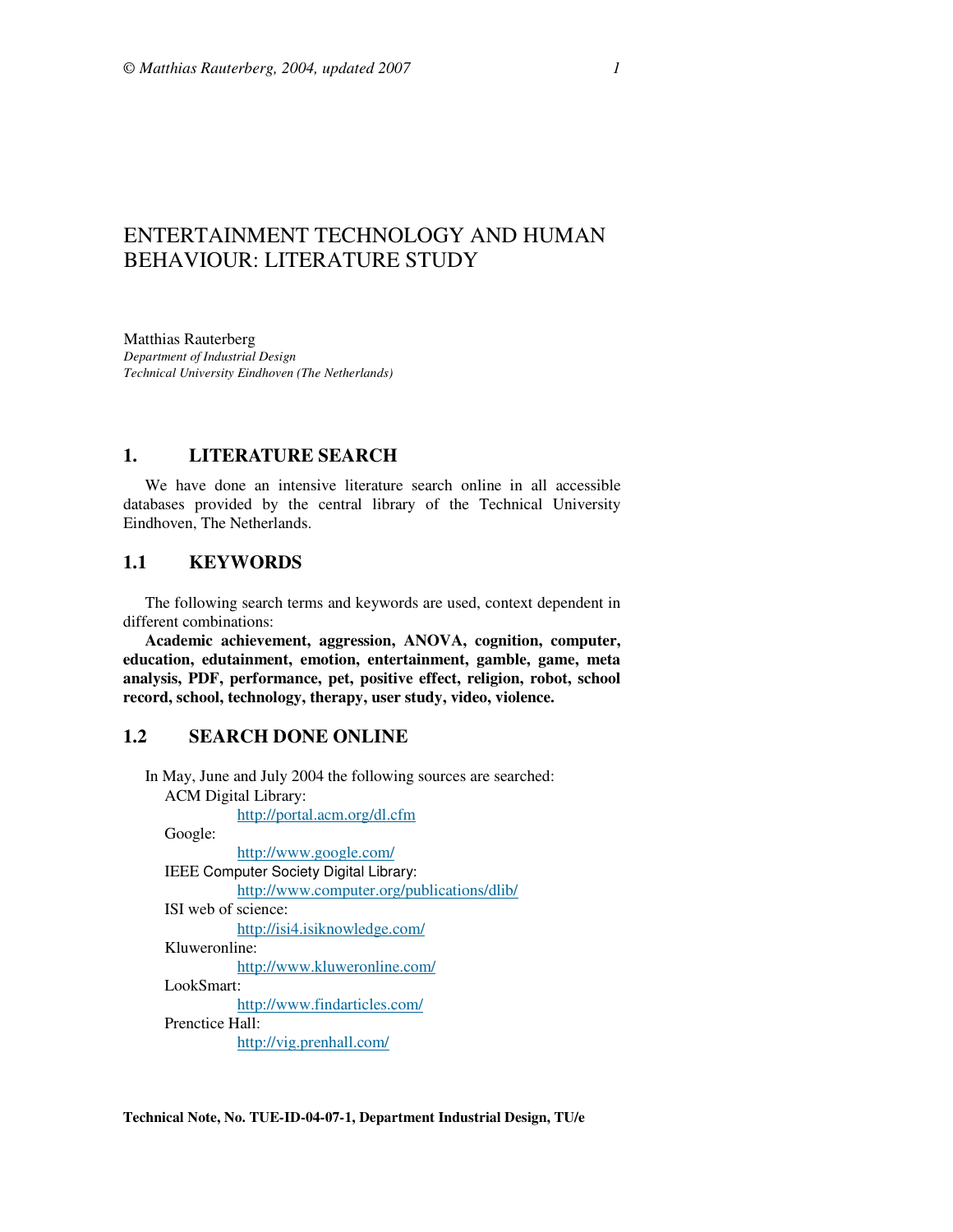Science Direct: http://www.sciencedirect.com/ Scirus for scientific information: http://www.scirus.com/ SpringerLink: http://springerlink.metapress.com/ Wiley interScience: http://www3.interscience.wiley.com/

The next chapter provides the results of about 440 found documents. All listed references can be downloaded in full-text (PDF format) from the following link (zipped files alphabetically sorted by first author's family name):

http://www.idemployee.id.tue.nl/g.w.m.rauterberg/references-ec.html

Most of the collected documents could be classified according the following five categories:

- **Meta review [MR]**: a meta-review is based on literature studies, literature review(s) and at least one meta-analysis.
- **Meta analysis [MA]**: a meta-analysis study is based on a structured and often quantitative analysis of several empirical studies.
- **Literature review [LR]**: a literature review is a comprehensive theoretically oriented analysis of the state of the art according the selected topic.
- **Literature study [LS]:** a literature study is less ambitious than a literature review, mainly provides a good overview over the state of the art with some conclusions.
- **Empirical study [E]**: an empirical investigation, mainly experiment, field test, inquiry, etc.
- **Design study [D]**: a description of the design of an entertainment product with some user testing or evaluation (pure technical papers are excluded from this literature study).
- **Survey study [S]:** a survey study is mainly motivated by marketing aspects, and provides descriptive data about the selected topic; it is somewhat difficult to clearly distinguish between an empirical inquiry study and a market survey, because both present user data.
- **Any others [O]**: any other document that could not be categorized according the above mentioned categories.

MR includes MA; MA includes LR; LR includes LS; LS includes E, D and/or S.

# **2. REFERENCES**

- Acosta, A., Gallar, J. & Belmonte, C. (1999). The Influence of Eye Solutions on Blinking and Ocular Comfort at Rest and During Work at Video Display Terminals. *Experimental Eye Research,* Vol. 68, pp. 663-669. **[E]**
- Agathonos-Georgopoulou, H. (1998). Future outlook for child protection policies in Europe. *Child Abuse & Neglect*, Vol. 22, No. 4, pp. 239-247. **[LS]**
- Ahdell, R. & Andresen, G. (2001). Games and simulations in workplace eLearning. *Master Thesis* at Department of Industrial Economics and Technology Management of the Norwegian University of Science and Technology, Norway. **[D]**
- Alamdari, F. (1999). Airline in-flight entertainment: the passengers' perspective. *Journal of Air Transport Management*, Vol. 5, pp. 203-209. **[S]**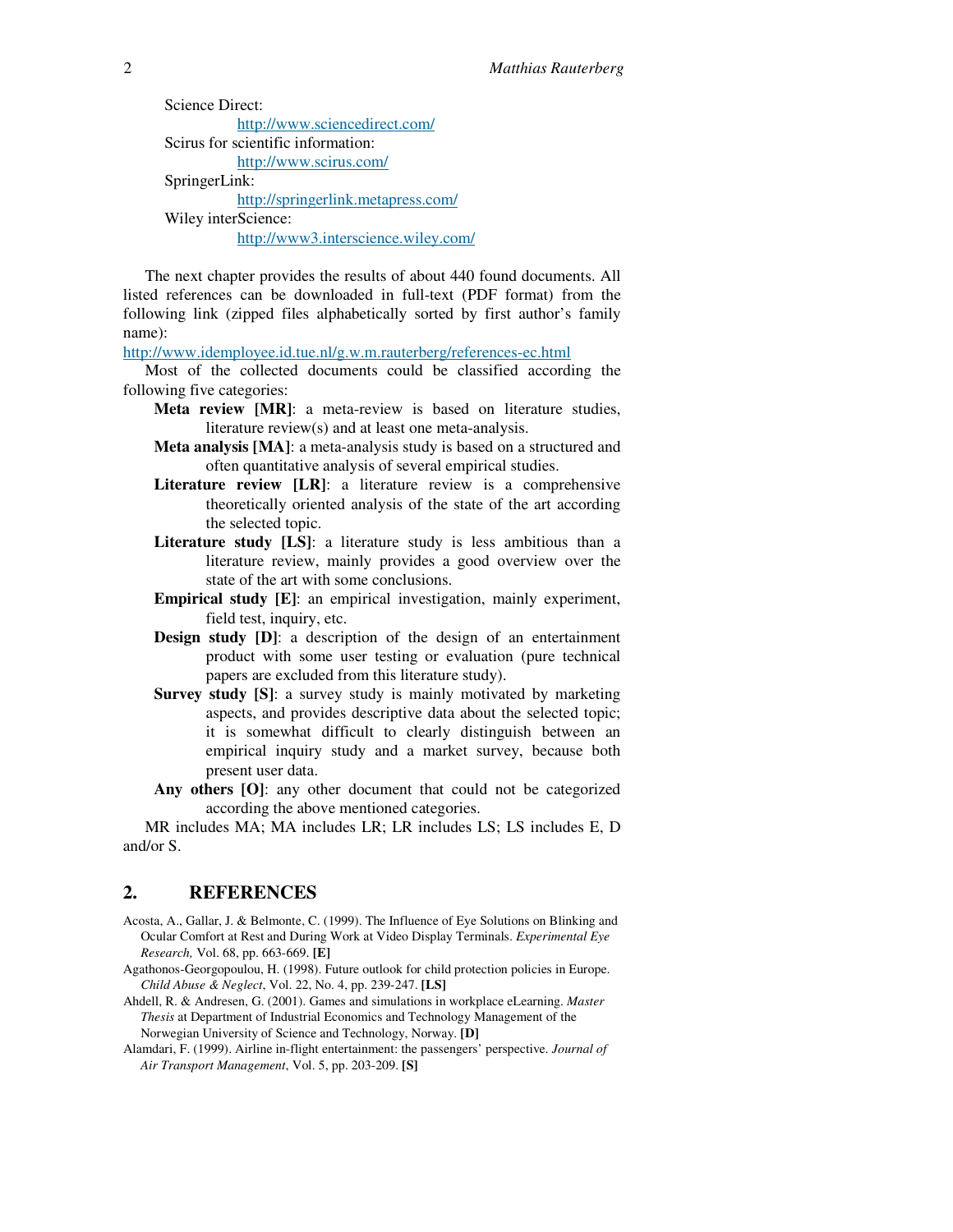- Almeida,L., Azevedo, J., Cardeira, C., Costa, P., Fonseca1, P., Lima, P., Ribeiro, F., Santos, V. (2000). Mobile robot competitions: fostering advances in research, development and education in robotics. In: Proceedings *4th Portuguese Conference on Automatic Control* (Controlo' 2000), Guimarães, Portugal. **[D]**
- American Academy of Pediatrics (2001). Media Violence. *Pediatrics*, Vol. 108, No. 5, pp. 1222-1226. **[MR]**
- Anderson, C. & Bushman, B. (2001). Effects of violent video games on aggressive behaviour, aggressive cognition, aggressive affect, physiological arousal, and pro-social behavior: a meta-analytic review of the scientific literature. *Psychological Science*, Vol. 12, No. 5, pp. 353-359. **[MA]**
- Anderson, C. & Bushman, B. (2002). Effects of media violence on society. *Science*, Vol. 295, No. 3, pp. 2377-2379. **[MA]**
- Anderson, C., Funk, J. B. & Griffiths, M. D. (2004). Contemporary issues in adolescent video game playing: brief overview and introduction to the special issue. *Journal of Adolescence*, Vol. 27, No. 1, pp. 1-3. **[LS]**
- Andserson, C. (2004). An update on the effects of playing violent games. *Journal of Adolescence*, Vol. 27, No. 1, pp. 113-122. **[MA]**
- Aoyama, Y. & Izushi, H. (2003). Hardware gimmick or cultural innovation? Technological, cultural, and social foundations of the Japanese video game industry. *Research Policy*, Vol. 32, pp. 423-444. **[S]**
- Arkin, R. C., Fujita, M., Takagi, T. & Hasegawa, R. (2002). An ethological and emotional basis for human-robot interaction. Paper presented in Workshop of *Robot as Partner: An Exploration of Social Robots* at the IEEE International Conference on Intelligent Robots and Systems, Lausanne, Switzerland, Retrieved April 27, 2004 from http://vraigroup.epfl.ch/socialrobots/ **[D]**
- Asada, M., MacDorman, K. F., Ishiguro, H. & Kuniyoshi, Y. (2001). Cognitive developmental robotics as a new paradigm for the design of humanoid robots. *Robotics and Autonomous Systems*, Vol. 37, pp. 185-193. **[D]**
- Atkinson, N. L., Silsby, J., Gold, R. S., Koeppl, P. T., Chokshi, A. N. & Gutierrez, L. S. (2001). Technology and child development, part I: a ten-year review of reviews. *Report*  (38 pages), The Center for Child Well-being, USA. **[MR]**
- Baenninger, M. & Newcombe, N. (1995). Environmental input to the development of sexrelated differences in spatial and mathematical ability. *Learning and Individual Differences*, Vol. 7, No. 4, pp. 363-379. **[MR]**
- Bahadori, S., Cesta, A., Grisetti, G., Iocchi, L., Leone, R., Nardi, D., Oddi, A., Pecora, F. & Rasconi, R. (2003). RoboCare: an integrated robotic system for the domestic care of the elderly. In Proceedings of *Workshop on Ambient Intelligence AI\*IA-03*, Pisa, Italy, 2003. **[D]**
- Baron, L. (1997). The effects of cooperative training and ability grouping on microcomputer learning. *Computers in Human Behavior*, Vol. 13, No. 3, pp. 285-304. **[E]**
- Bartneck, C. (2004). From fiction to science a cultural reflection on social robots. In: Proceedings of the *Workshop on Shaping Human-Robot Interaction - Understanding the Social Aspects of Intelligent Robotic Products*. In Cooperation with the ACM CHI'04 Conference, Vienna, Austria.
- Beal, C., Beck, J., Westbrook, D., Atkin, M. & Cohen, P. (2002). Intelligent modeling of the user in interactive entertainment. Unpublished paper. **[LS]**
- Beard, C. & Easingwood, C. (1996). New product launch. *Industrial Marketing Management*, Vol. 25, pp. 87-103. **[S]**
- Beatty, B. (2000). Using information technology in intelligence development and education in the 21<sup>st</sup> century. *Presentation* at International Forum on Intelligence, Mensa Singapore.
- Becker, H. J. (2000). Who's wired and who's not: children's access to and use of computer technology. *The Future of Children,* Vol. 10, No. 2, pp. 44-75
- Begel, A. B. (1997). Bongo: A Kids' Programming Environment for Creating Video Games on the Web. *Master Thesis* of Engineering in Electrical Engineering and Computer Science at the Massachusetts Institute of Technology, Boston, USA. **[D]**
- Bensley, L. & van Eenwyk, J. (2001). Video games and real-life aggression: review of the literature. *Journal of Adolescent Health*, Vol. 29, pp. 244-257. **[MR]**
- Bentsen, B. (2002). Audio-visual signals and distraction of perceived pain. PhD Thesis, University of Aarhus, Denmark. **[E]**
- Berecz, J. M. (2002). Is there such a thing as "Christian" sex?. *Pastoral Psychology*, Vol. 50, No. 3, pp. 139-146.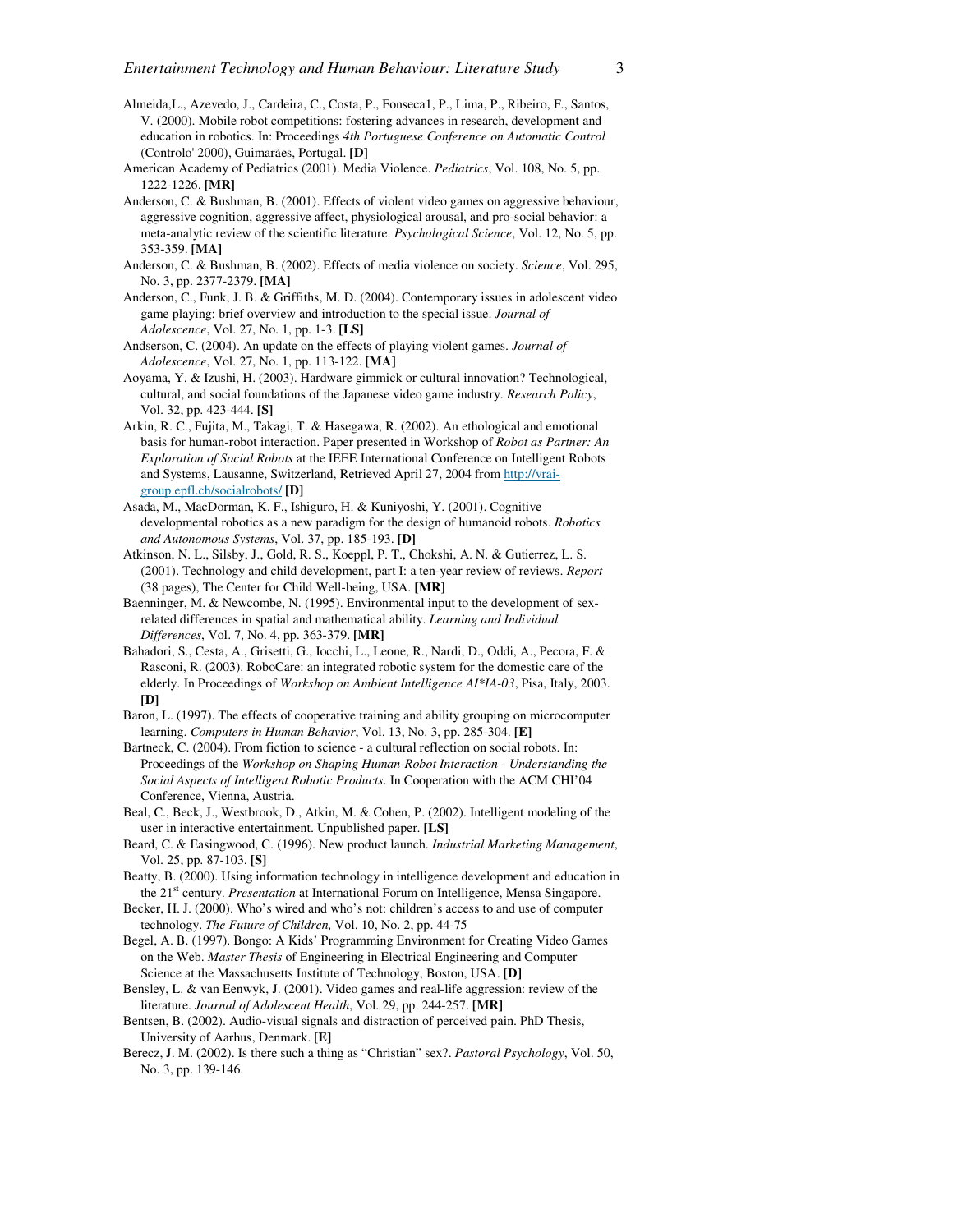- Berman, S. J. (2004). Media and entertainment 2010. *IBM Business Consulting Services*, Retrieved May 3, 2004 from http://www-1.ibm.com/services/strategy/files2/G510-3569- 00\_media2010.pdf **[S]**
- Best, J. B. (2000). The role of context on strategic actions in mastermind. *Journal of General Psychology*, Retrieved May 3, 2004 from
- http://www.findarticles.com/cf\_0/m2405/2\_127/65913662/print.jhtml **[E]** Bickmore, T. W. (2004). Unspoken rules of spoken interaction. *Communications of the ACM*, Vol. 47, No. 4, pp. 38-44.
- Bickmore, T. W. & Picard, R. W. (2004). Towards caring machines. In: Extended Abstracts of *ACM CHI'04, Conference on Human Factors in Computing Systems* (pp. 1489-1492), ACM Press. **[D]**
- Billard, A. (2003). Robota: clever toy and educational tool. *Robotics and Autonomous Systems*, Vol. 42, No. 3-4, pp. 259-269. **[D]**
- Biocca, F., Harms, C. & Burgoon, J. K. (2003). Toward a more robust theory and measurement of social presence: review and suggested criteria. *Presence*, Vol. 12, No. 5, pp. 456-480. **[LR]**
- Bishop, J. H. (1995). The impact of curriculum-based external examinations on school priorities and student learning. *International Journal of Educational Research*, Vol. 23, No. 8, pp. 653-752. **[MR]**
- Bjoerk, S., Holopainen, J., Ljungstrand, P. & Akesson, K.-P. (2002). Designing ubiquitous computing games-a report from a workshop exploring ubiquitous computing entertainment. *Personal and Ubiquitous Computing*, Vol. 6, pp. 443-458. **[D]**
- Blakemore, S. & Frith, U. (2001). The implications of recent developments in neuroscience for research on learning. *Journal of The Institute for Training & Occupational Learning*, Vol. 2, No. 2, pp. 23-44. **[MR]**
- Blatchford, P. (2003). A systematic observational study of teachers' and pupils' behaviour in large and small classes. *Learning and Instruction*, Vol. 13, pp. 569-595. **[E]**
- Bloch, L. R. & Lemish, D. (1999). Disposable love—the rise and fall of a virtual pet. *new media & society*, Vol. 1, No. 3, pp. 283-303.
- Blumberg, F. C. (1998). Developmental differences at play: children's selective attention and performance in video games. *Journal of Applied Developmental Psychology*, Vol. 19, No. 4, pp. 615-624. **[E]**
- Blumberg, F. C. (2000). The effects of children's goals for learning on video game performance. *Journal of Applied Developmental Psychology*, Vol. 21, No. 6, pp. 641-653. **[E]**
- Blythe, M.A., Overbeeke, K., Monk, A. & Wright, P.C. (eds.) (2003). Funology-from usability to enjoyment. *Human-Computer Interaction Series*, Vol. 3, Kluwer. **[LS]**
- Boeker, W. & Huo, Y. P. (1998). Innovation adoption by established firms: unresolved issues. *The Journal of High Technology Management Research*, Vol. 9, No. 1, pp. 115-130. **[S]**
- Boron, J. & Zyss, T. (1996). The world of computer games: II. A demographic study on the prevalence of computer players among secondary school pupils. *Psychiatria Polska*, Vol. 30, No. 2, pp. 267-279. **[E]**
- Borzekowski, D. L. G. & Rickert, V. I. (2001). Adolescents, the internet, and health issues of access and content. *Applied Developmental Psychology*, Vol. 22, pp. 49-59. **[E]**
- Boter, J. & Wedel, M. (1999). Segmentation of hedonic consumption: an application of latent class analysis to consumer transaction database. *Journal of Market Focused Management*, Vol. 3, pp. 295-311. **[S]**
- Bovey, T. & Strain, P. (2000). Using environmental strategies to promote positive social interactions. *What Works Briefs Series*, No. 6, Center on the Social and Emotional Foundations for Easy Learning, USA. **[D]**
- Breazeal, C. & Scassellati, B. (2002). Robots that imitate humans. *Trends in Cognitive Sciences*, Vol. 6, No. 11, pp. 481-487. **[D]**
- Breazeal, C. (2003b). Towards sociable robots. *Robotics and Autonomous Systems*, Vol. 42, No. 3-4, pp. 167-175. **[D]**
- Breazeal, C. (2003c). Emotion and sociable humanoid robots. *International Journal of Human-Computer Studies*, Vol. 59, pp. 119-155. **[D]**
- Breuer, H. (2001). Kultivation und Imagination in den neuen Medien [Cultivation and imagination in new media]. *PhD Thesis* (280 pages), Otto-von-Guericke-Universität Magdeburg, Germany. **[E]**
- Brookman R. R. (2000). Bibliography of journal articles (January to June 1998). *Journal of Adolescent Health*, Vol. 26, pp. 349-360. **[LS]**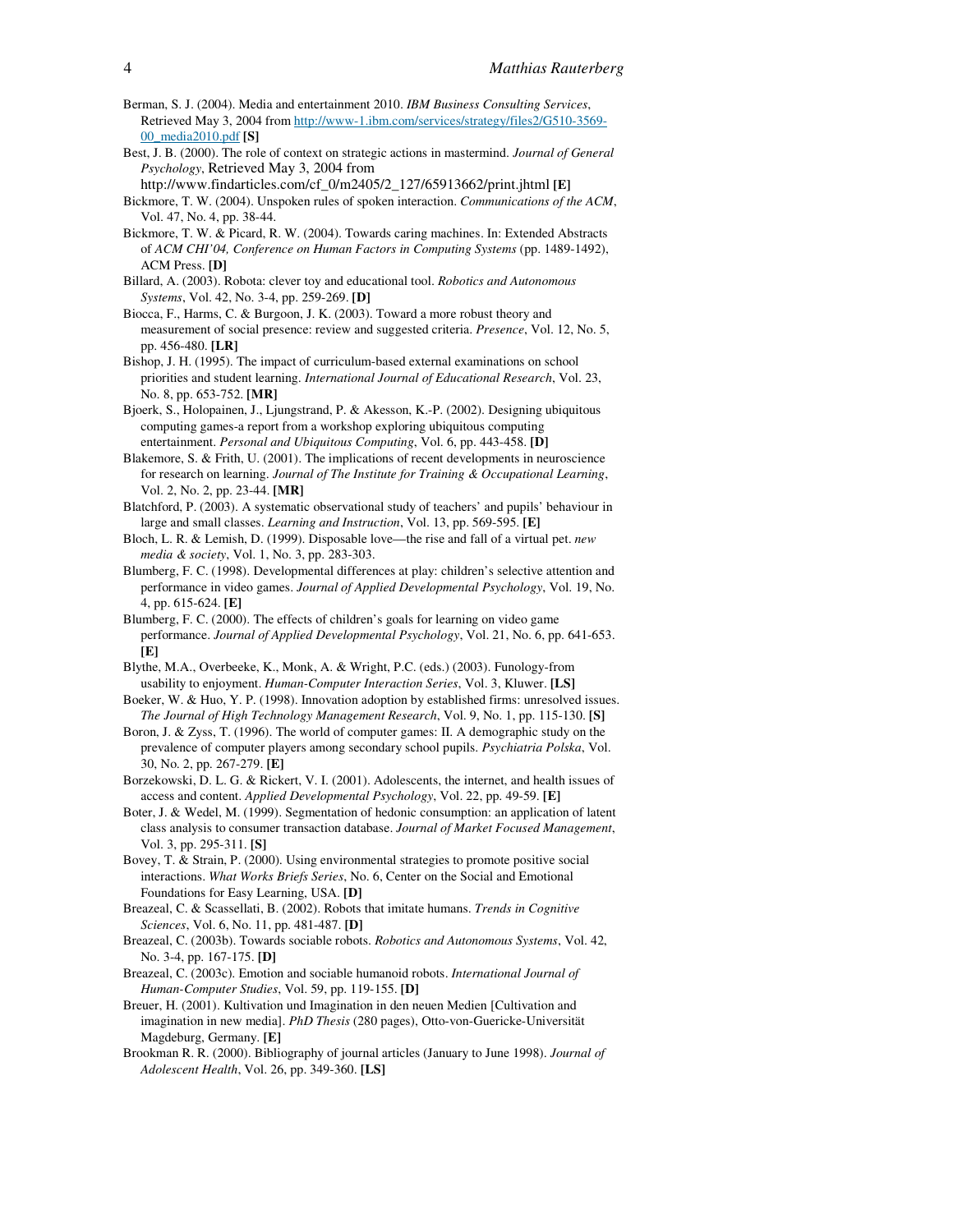- Brooks, M. & Skjoerten, A. (1990). FingerBall A Suite of Video Games for Finger Training Following Hand Injury. *Technical Report* (8 pages)*,* Centre for Industrial Research, Oslo, Norway. **[D]**
- Bryce, J. & Rutter, J. (2003). Gender dynamics and the social and spatial organization of computer gaming. *Leisure Studies*, Vol. 22, No. 1, pp. 1-15.
- Buchanan, A. M., Gentile, D. A., Nelson, D. A., Walsh, D. A. & Hensel, J. (2002). What goes in must come out: children's media violence consumption at home and aggressive behaviors at school. *Paper* presented at the International Society for the Study of Behavioural Development Conference, Ottawa, Ontario, Canada (2002, August). **[E]**
- Buchanan, E. A. & Lipinski, T. A. (1999). Gender, language, and image in electrical history. In: *Proceedings* International Symposium on Women and Technology ISTAS'99, 29-31 July 1999, (c) IEEE, Pages: 3 – 18. **[LS]**
- Buckley, J. (1998). "The Play's The Thing" –Computer Simulations and Digital Storytelling: A Review of Hamlet on the Holodeck: The Future of Narrative in Cyberspace. Murray, Janet H. (1997). New York: The Free Press, 324 pp [book review]. *Computers and Composition*, Vol. 15, pp. 109-114. **[LS]**
- Burg, J. & Cleland, B. (2001). Computer-Enhanced or Computer-Enchanted? The Magic and Mischief of Learning With Computers. *World Conference on Educational Multimedia, Hypermedia and Telecommunications,* Vol. 2001, No. 1, pp. 210-216.
- Cai, Y., Snel, I., Bharathi, B.S., Klein, C. & Klein-Seetharaman, J. (2003). Towards biomedical problem solving in a game environment. *Lecture Notes of Computer Science*, Vol. 2659, pp. 1005-1014. **[D]**
- Calvert, S., Jordan, A.B. & Cocking, R.R.(2002). *Children in the Digital Age: The Role of Entertainment Technologies in Children's Development*. Praeger Publishers. **[LS]**
- Camurri, A. & Ferrentino, P. (1999). Interactive environments for music and multimedia. *Multimedia Systems*, Vol. 7, pp. 32-47. **[E]**
- Cantor, J. (2000). Media violence. *Journal of Adolescent Health*, Vol. 275, pp. 30-34. **[MR]**
- Carr, D., Schott, G., Burn, A. & Buckingham, D. (2004). Doing game studies: a multi-method approach to the study of textuality, interactivity and narrative space*. Media International Australia* incorporating *Culture and Policy*, Vol. 110, pp. 19-30. **[LR]**
- Carton, K. (2003). That's (digital) entertainment. Reprinted from PricewaterhouseCoopers' original Web Journal, re: Business (6 pages).
- Cass, S. (2002). Mind games. *IEEE SPECTRUM*, Vol. 12 (December), pp. 40-44. **[D]**
- Castronova, E. (2003). On virtual economics. *Game Studies*, Vol. 3, No. 2., [online journal]. **[LS]**
- Cavazza, M., Martin, O., Charles, F., Mead, S. & Marichal, X. (2003). Users acting in mixed reality interactive storytelling. *Lecture Notes of Computer Science*, Vol. 2897, pp. 189- 197. **[D]**
- Centers for Desease (2003). Entertainment-a powerful tool in communicating health issues. Retrieved May 4, 2004 from http://www.cdc.gov/tobacco/celebrities/Entertainment.pdf
- Cermak, G.W. (1996). Budget allocation as a measure of potential demand. *Journal of Economic Psychology*, Vol. 17, pp. 591-613. **[E]**
- Cesarone, B. (1998). Video games: research, ratings, recommendations. *ERIC Digest*, Report No. EDO-PS-98-11. **[LS]**
- Cesta, A., Bahadori, S., Cortellessa, G., Grisetti, G., Guiliani, M. V., Iocchi, L., Leone, G. R., Nardi, D., Oddi, A., Pecora, F., Rasconi, R., Saggese, A. & Scopelliti, M. (2003). The RoboCare project: cognitive systems for the care of the elderly. In Proceedings of *International Conference on Aging, Disability and Independence* (ICADI'03), Washington, USA. **[D]**
- Chau, A.W.L., Phillips, J.G. & Von Baggo, K.L. (2000). Departures from sensible play in computer blackjack. *Journal of General Psychology*, Retrieved May 3, 2004 from http://www.findarticles.com/ **[E]**
- Chebat, J-C. & Michon, R. (2003). Impact of ambient odors on mall shoppers' emotions, cognition, and spending: a test of competitive causal theories. *Journal of Business Research*, Vol. 56, pp. 529-539. **[E]**
- Chen, M., Healy, J. M., Resnick, M. J., Lipper, L., Lazarus, W. & Dede, C. J. (2000). Five commentaries: looking to the future. *The Future of Children,* Vol. 10, No. 2, pp. 168-180.
- Cheok, A.D., Yang, X., Zhi Ying, Z., Billinghurst, M. & Kato, H. (2002). Touch-space: mixed reality game space based on ubiquitous, tangible, and social computing. *Personal and Ubiquitous Computing*, Vol. 6, pp. 430-442. **[D]**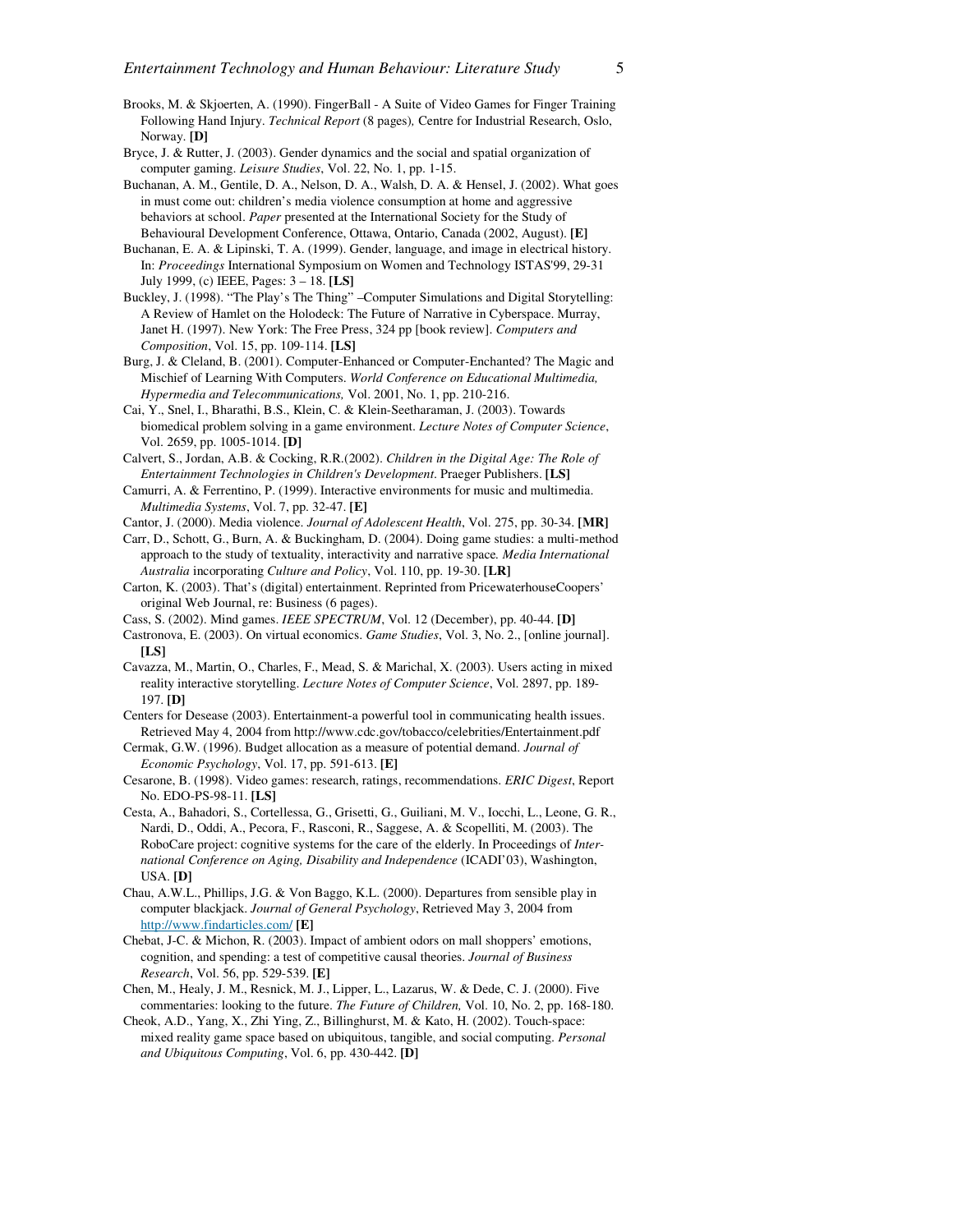- Cheok, A.D., Fong, S.W., Goh, K.H., Yang, X., Liu, W., Farzib, F. & Li, Y. (2003). Human Pacman: a mobile entertainment system with ubiquitous computing and tangible interaction over a wide outdoor area. *Lecture Notes of Computer Science*, Vol. 2795, pp. 209-224. **[D]**
- Cheok, A.D., Goh, K.H., Liu, W., Farzib, F., Fong, S.W., Teo, S.L., Li, Y. & Yang, X. (2004). Human Pacman: a mobile, wide area entertainment system based on physical, social, and ubiquitous computing. *Personal and Ubiquitous Computing*, (in press). **[D]**
- Choi, H., Choi, M., Kim, J. & Yu, H. (2003). An empirical study on the adoption of information appliances with a focus on interactive TV. *Telematics and Informatics*, Vol. 20, pp. 161-183. **[E]**
- Choi, D. & Kim, J. (2004). Why people continue to play online games: in search of critical design factors to increase customer loyalty to online contents. *CyberPsychology & Behavior*, Vol. 7, No. 1, pp. 11-24. **[E]**

Clark, P. (2001). Recent research on all-day kindergarten. *ERIC Digest*, EDO-PS-01-3. **[MR]**

- Clements, D. H. & Sarama, J. (2003). Strip mining gold: research and policy in educational technology-a response to "fool's gold". *Educational Technology Review*, Vol. 11, No. 1, pp. 7-69. **[LR]**
- Clements, D.H. (2000). From exercises and tasks to problems and projects unique contributions of computers to innovative mathematics education. *Journal of Mathematical Behavior*, Vol. 19, pp. 9-47. **[LR]**
- Clements, D.H. (2002). Computers in early childhood mathematics. *Contemporary Issues in Early Childhood*, Vol. 3, No. 2, pp. 160-181. **[MR]**
- Cole, M. (1996). *Cultural psychology: A once and future discipline*. Harvard Univ. Press. **[LS]**
- Colwell, J. & Kato, M. (2003). Investigation of the relationship between social isolation, selfesteem, aggression and computer game play in Japanese adolescents*. Asian Journal of Social Psychology*, Vol. 6, No. 2, pp. 149-158. **[E]**
- Colwell, J. & Payne, J. (2000). Negative correlates of computer game play in adolescents. *British Journal of Psychology*, Vol. 91, No. 3, pp. 295-310. **[E]**
- Cooper, H., Arber, S., Fee, L. & Ginn, J. (1999). The influence of social support and social capital on health: a review and analysis of British data. *Technical Report* (179 pages), Health Education Authority, London, UK. **[LR]**
- Cox, M., Abbott, C., Webb, M., Blakeley, B., Beauchamp, T. & Rhodes, V. (2003a). ICT and attainment: a review of the research literature. *ICT in Schools Research and Evaluation Series*, No. 17 (BECTA, UK).
- Cox, M., Webb, M., Abbott, C., Blakeley, B., Beauchamp, T. & Rhodes, V. (2003b). ICT and pedagogy: a review of the research literature. *ICT in Schools Research and Evaluation Series*, No. 18 (BECTA, UK).
- Cox, M. & Abbott, M. (eds.) (2004a). A review of the research literature relating to ICT and attainment. *Report* (58 pages), BECTA, retrieved April 2004 from http://www.becta.org.uk **[MR]**
- Cox, M. & Webb, M. (eds.) (2004b). An investigation of the research evidence relating to ICT pedagogy. *Report* (123 pages), BECTA, retrieved April 2004 from http://www.becta.org.uk **[MR]**
- Cox, M. & Webb, M. (eds.) (2004c). References and bibliography for: "A review of the research literature relating to ICT and attainment" and "An investigation of the research evidence relating to ICT pedagogy". Retrieved April 2004 from http://www.becta.org.uk
- Coyne, R. (2003). Mindless repetition: Learning from computer games. *Design Studies*, Vol. 24, No. 3, pp. 199-212.
- Crosby, O. (2000). Working so others can play: jobs in video game development. *Occupational Outlook Quarterly,* Vol. 202, pp. 3-13. **[D]**
- Curtis, G.L. (1999). Japan at the crossroads. *AsiaPacific Issues*, No. 41, 8 pages. **[O]**
- Cutmore, T.R.H., Hine, T.J., Maberly, K.J., Langford, N.M. & Hawgood, G. (2000). Cognitive and gender factors influencing navigation in a virtual environment. *International Journal of Human-Computer Studies*, Vol. 53, pp. 223-249. **[E]**
- Dautenhahn, K. & Billard, A. (2002). Games children with autism can play with Robota, a humanoid robotic doll. In: Proceedings of *1st Cambridge Workshop on Universal Access and Assistive Technology* (S. Keates, P. J. Clarkson, P. M. Langdon and P. Robinson; Eds.) *Universal Access and Assistive Technology*, Springer-Press (London). **[D]**
- Dautenhahn, K., Werry, I., Salter, T. & te Boekhorst, R. (2003). Towards adaptive autonomous robots in autism therapy: varieties of interactions. In: IEEE International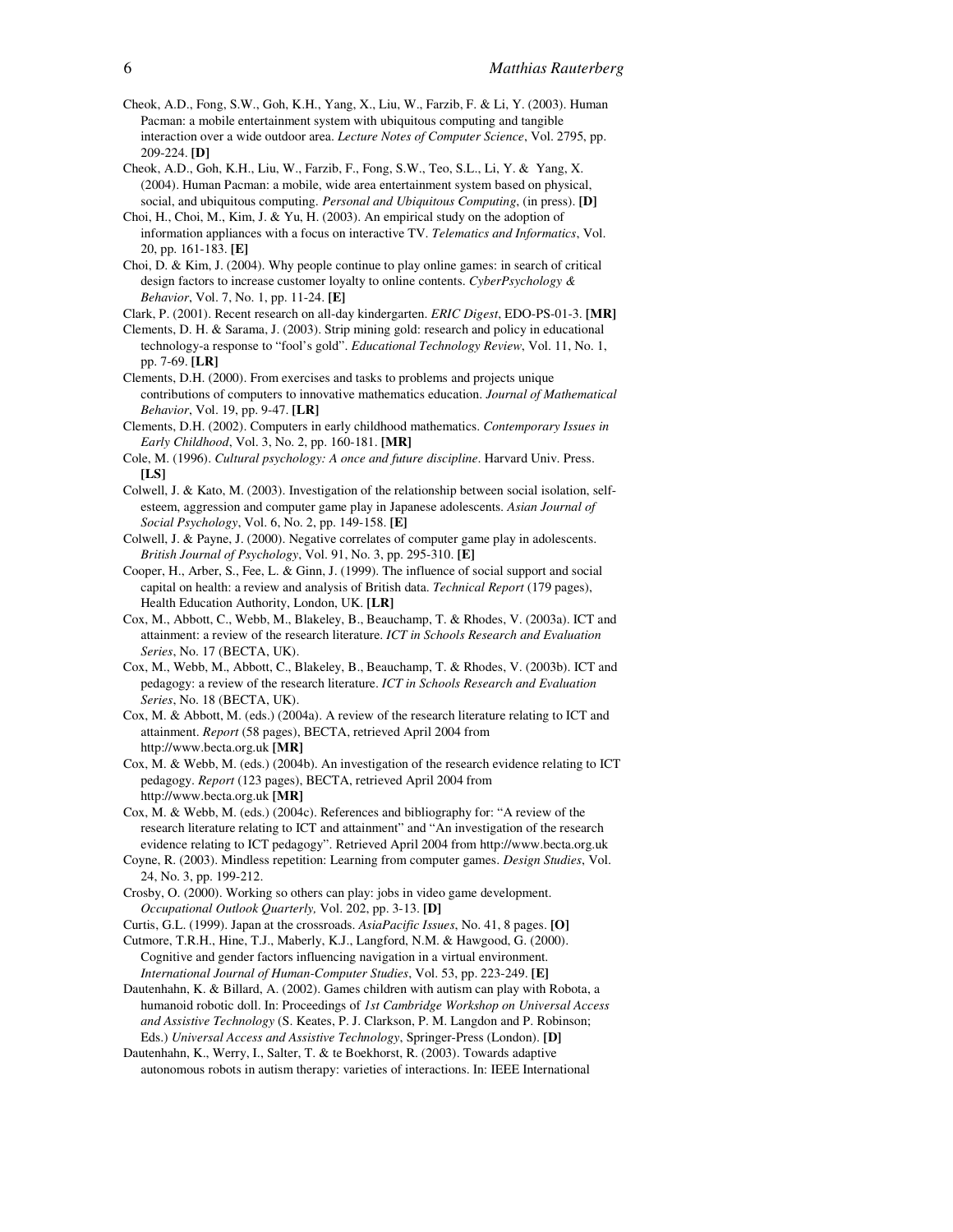*Symposium on Computational Intelligence in Robotics and Automation* (CIRA'03), Kobe, Japan, July 2003. **[D]**

- David, T. (ed.) (2003). Early years research: pedagogy, curriculum and adult roles, training and professionalism. *Report* (60 pages), The British Educational Research Association Early Years Special Interest Group, Retrieved May 4, 2004 from http://www.bera.ac.uk/ **[LR]**
- De Aguilear, M. & Mendiz, A. (2003). Video games and education. *ACM Computers in Entertainment*, Vol. 1, No. 1, [online journal]. **[LR]**
- Derek, E. & Mercer, N. (1987). *Common knowledge: the development of understanding in the classroom*. New York: Falmer Press.
- Desforges, C. (2000a). Familiar challenges and new approaches: necessary advances in theory and methods in research on teaching and learning. Retrieved May 4, 2004 from http://www.tlrp.org/pub/acadpub/Desforges2000a.pdf **[LS]**
- Desforges, C. (2000b). Review of reviews: a report for the steering committee. Retrieved May 4, 2004 from http://www.tlrp.org/pub/acadpub/Desforges2000b.pdf **[MR]**
- Desforges, C. (2000c). A report on the consultation exercise on the Blakemore and Frith report, 'The implications of recent developments in neuroscience for research on teaching and learning'. Retrieved May 4, 2004 from
- http://www.tlrp.org/pub/acadpub/Desforges2000c.pdf
- Desouza, K.C. (2003). Strategic contributions of game rooms to knowledge management: some preliminary insights. *Information & Management*, Vol. 41, pp. 63-74. **[E]**
- Devereux, P.G. & Ginsburg, G.P. (2001). Sociality effects on the production of laughter. *Journal of General Psychology* (April 2001). **[E]**
- Devine, K., Benoit, M., Simons, L.E., Cheng, P.S., Seri, L.G. & Blount R.L. (2004). Psychological interventions for acute pediatric pain. *The Suffering Child*, Vol. 6, 22 pages. **[LR]**
- DeYoung, C.G. & Spence, I. (2004). Profiling information technology users: en route to dynamic personalization. *Computers in Human Behavior*, Vol. 20, pp. 55-65. **[E]**
- Difede J. & Hoffman, H.G. (2002). Virtual reality exposure therapy for world trade center post-traumatic stress disorder: a case report. CyberPsychology & Behavior, Vol. 5., No. 6, pp. 529-535. **[E]**
- Divekar, S. (2001, ed.). The official newsletter of multigen-paradigm. *Take Flight*, Vol. 6, 16 pages. **[O]**
- Dodrill, C. B. (2002). Progressive cognitive decline in adolescents and adults with epilepsy. *Progress in Brain Research*, Vol. 135, pp. 399-407. **[LR]**
- Doerner, K. & Hille, K. (1995). Artificial souls: motivated emotional robots. In: Proceedings of *IEEE International Conference on System, Man and Cybernetics* SMC'95 (Ref-No. 95CH3576-7, Vol. 4, pp. 3828-3832). IEEE Press. **[D]**
- Donath, J. (2004). Artificial Pets: Simple Behaviors Elicit Complex Attachments. In Marc Bekoff (ed.) *The Encyclopedia of Animal Behavior*, Greenwood Press. **[D]**
- Dorsch, A. & Keane, S. P. (1994). Contextual factors in children's social information processing. *Development Psychology*, Vol. 30, No. 5, pp. 611-616. **[E]**
- Douglas, A. G., Lynch, P. J., Linder, J. R. & Walsh, D. A. (2004). The effects of violent video game habits on adolescent hostility, aggressive behaviors, and school performance. *Journal of Adolescence*, Vol. 27, No. 1, pp. 5–22. **[E]**
- Draper, S.W. (1998). Niche-based success in CAL. Computers & Education, Vol. 30, No. 1-2, pp. 5-8. **[LR]**
- Duffy, B. R. (2003). Anthropomorphism and the social robot. *Robotics and Autonomous Systems*, Vol. 42, pp. 177-190. **[D]**
- Duriez, B. & Hutsebaut, D. (2004, in press). A slow and easy introduction to the post-critical belief scale: internal structure and external relationships. In: D. M. Wulff (Eds.) *Handbook of the Psychology of Religion*. Oxford University Press. **[LR]**
- Durkin, K. & Aisbett, K. (1999). Computer Games and Australians today. *Report* (174 pages), Sydney: Office of Film and Literature Classification, Australia. **[S]**
- Durkin, K. & Barber, B. (2002). Not so doomed: a computer game play and positive adolescent development. *Applied Developmental Psychology*, Vol. 23, pp. 373-392. **[E]**
- Durkin, K. (1995). Computer games: their effects on young people—a review. *Report* (88 pages), Sydney: Office of Film and Literature Classification. **[LR]**
- Dynarski, M., Honey, M. & Levin, D. (2002). Designing a study of the effectiveness of education technology: background material for the first meeting of the technical working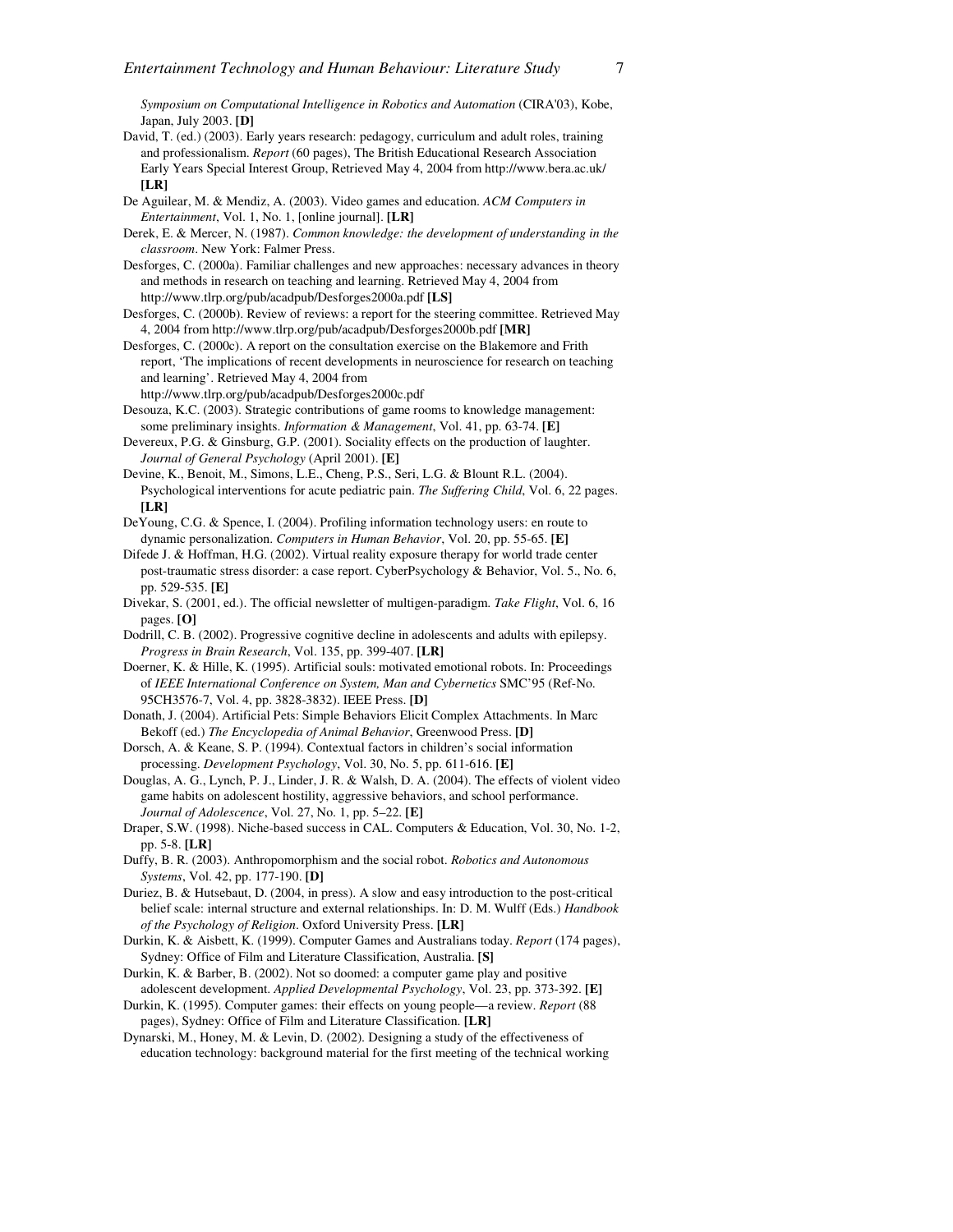group. Retrieved May 7, 2004 from

- http://www.ed.gov/about/offices/list/os/technology/background.pdf **[MR]**
- Edwards, D. & Mercer, N. (1987). *Common Knowledge: The development of understanding in the classroom*. Routledge. **[LS]**
- Eggen, B., Feijs, L. & Peters, P. (2003). Linking physical and virtual interaction spaces. In: Proceedings of the *2nd International Conference on Entertainment Computing* ICEC-2003, Carnegie Mellon University, USA, ACM Digital Library. **[D]**
- Egger, M., Ebrahim, S. & Smith, G.D. (2002). Where now for meta-analysis? *International Journal of Epidemiology*, Vol. 31, pp. 105.
- Egger, O. & Rauterberg, M. (1996). Internet behaviour and addiction. *ETH Technical Report AP-01-96*, Swiss Federal Institute of Technology, Zurich. **[E]**
- Ehlers, S. & Naito, S. (2003). Issues affecting the future of ICT. *ITPS Arbetsrapport R2003- 016*, Institutet for Tillvaxt Politiska Studier, Sweden.
- Eneroth, G. (2000). Smart equipment. *Master Thesis*. Royal Institute of Technology, Sweden.
- Evans, G. (1999). Review of the book "Digital diversions: youth culture in the age of multimedia". Retrieved May 4, 2004 from
- http://www.com.washington.edu/rccs/bookinfo.asp?BookID=46&ReviewID=47 Fabes, R.A. & Eisenberg, N. (1998). Meta-analysis of age and sex differences in children's and adolescents' prosocial behavior. Retrieved May 7, 2004 from
- http://www.public.asu.edu/~rafabes/meta.pdf **[MA]**
- Falcone, E., Gockley, R., Porter, E. & Nourbakhsh, I. (2003). The personal Rover project: the comprehensive design of a domestic personal robot. *Robotics and Autonomous Systems*, Vol. 42, pp. 245-258. **[D]**
- Fame 2010+ (1996). Entertainment and the entertainment industry. *Edinburgh Document 6*, The University of Edinburgh, UK.
- Fan, J.X. & Zuiker, V.S. (1998). A comparison of household budget allocation patterns between Hispanic Americans and non-Hispanic white Americans. *Journal of Family and Economic Issues*, Vol. 19, No. 2, pp. 151-174. **[S]**
- Federal Ministry of the Interior (2001). First periodical report on crime and crime control in Germany. *Report-abridged version*, German Government, Berlin, Germany.
- Federal Trade Commission (2000). Marketing violent entertainment to children: a review of the self-regulation and industrial practices in the motion picture, music recording & electronic game industries. Appendices A-K, US Government. **[MA]**
- Fels, S., Gauthier, J. & Smith, P. (2002). Responses in light, sound and scent-a therapeutic interactive yoga system. In Proceedings of International Workshop on Entertainment Computing-IWEC 2002, pp. 351-358. **[D]**
- Fery, Y. A. & Ponserre, S. (2001). Enhancing the control of force in putting by video game training. *Ergonomics*, Vol. 44, No. 12, pp. 1025-1037. **[E]**
- Fisher, S. (1994). Identifying video game addiction in children and adolescents. *Addictive Behaviors*, Vol. 19, No. 5, pp. 545-553. **[E]**
- Fong, T., Nourbakhsh, I. & Dautenhahn, K. (2003). A survey of socially interactive robots. *Robotics and Autonomous Systems*, Vol. 42, pp. 143-166. **[D]**
- Fortin, D.R., Westin, S. & Mundorf, N. (1997). On the predispositions toward information technology: a three-way cross-cultural study. *Telematics and Informatics*, Vol. 14, No. 2, pp. 145-157. **[S]**
- Frank, A. & Lundblad, N. (2003). The new role of gaming. In: Entertainment computingtechnologies and applications (R. Nakatsu & J. Hoshino, eds.; pp. 363-369), Kluwer.
- Frenkel, K. A. (1989). The next generation of interactive technology. *Communications of the ACM*, Vol. 32, No. 7, pp. 872-881. **[D]**
- Fromme, J. (2003). Computer games as a part of children's culture. *Game Studies*, Vol. 3, No. 1, (online journal). **[S]**
- Fujita, M. & Kitano, H. (1998). Development of an autonomous quadruped robot for robot entertainment. *Autonomous Robots*, Vol. 5, pp. 7-18. **[D]**
- Fung, A. & Ma, E. (2000). Formal vs. informal use of television and sex-role stereotyping in Hong-Kong. *Sex Roles*, Vol. 42, No. 1-2, pp. 57-81. **[S]**
- Funk, J. B. (2001). Girls just want to have fun. Online Paper at *Playing by the Rules* Conference (The University of Chicago Cultural Policy Center), USA, retrieved April 27, 2004 from http://culturalpolicy.uchicago.edu/conf2001/papers/funk2.html **[S]**
- Funk, J. B., Buchman, D. D., Jenks, J. & Bechtholdt, H. (2003). Playing violent video games, desensitization, and moral evaluation in children. *Applied Developmental Psychology*, Vol. 24, pp. 413-436. **[E]**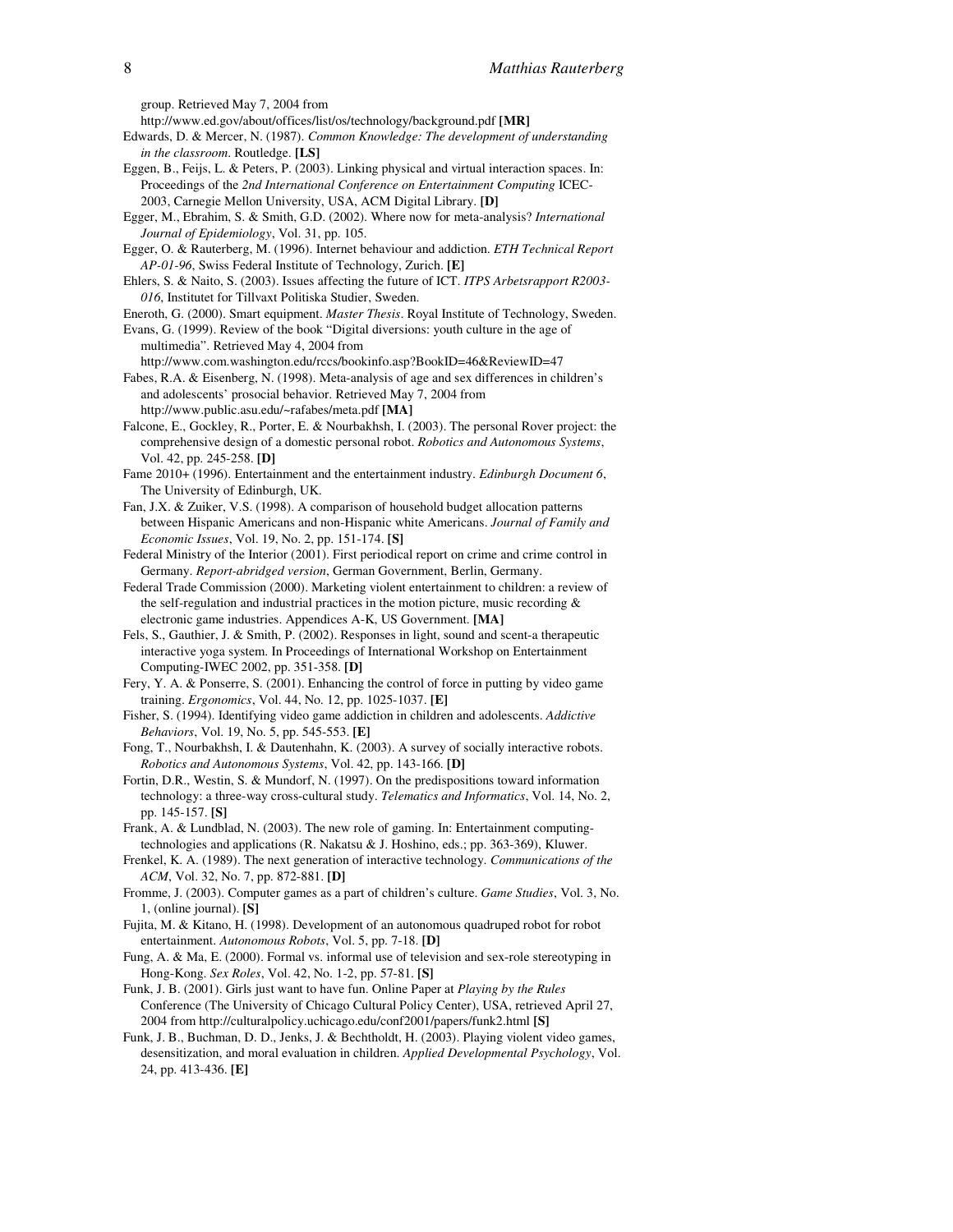- Funk, J.B., Bechtholdt Baldacci, H., Pasold, T. & Baumgardner, J. (2004). Violence exposure in real-life, video games, television, movies, and the internet: is there desensitization? *Journal of Adolescence*, Vol. 27, pp. 23-29. **[E]**
- Gallagher, S. & Park S.H. (2002). Innovation and competition in standard-based industries: a historical analysis of the U.S. home video game market. *IEEE Transactions on Engineering Management*, Vol. 49, No. 1, pp. 67-82. **[S]**
- Garcia, R. & Calantone, R. (2002). A critical look at technological innovation typology and innovativeness terminology: a literature review. *The Journal of Product Innovation Management*, Vol. 19, pp. 110-132. **[MR]**
- Garcia-Palacios, A., Hoffman, H.G., Carlin, C., Furness, T.A. & Botella, C. (2002). Virtual reality in the treatment of spider phobia: a controlled study. *Behaviour Research and Therapy*, Vol. 40, No. 9, pp. 983-993. **[E]**
- Garthwait, A. (2001). Factors Influencing Technology's Effect on Student Achievement and a Caution About Reading the Research. *Occasional Paper No. 40,* a publication of the College of Education & Human Development at the University of Maine and the Penquis Superintendents' Association, USA. **[MR]**
- Gauntlett, D. (1998). Ten things wrong with the 'effects model'. In: Approaches to audiencesa reader (R. Dickinson, R. Harindranath & O. Linne, eds., pp. 120-130). Oxford University Press.
- Gee, J. P. (2003a). Learning about learning from a video game: Rise of Nations. Paper discussed at *Reed College Technology Advisory Council*, 10th Annual Meeting, November 14-15, 2003. **[D]**
- Gee, J. P. (2003b). What video games have to teach us about learning and literacy. *ACM Computers in Entertainment*, Vol. 1, No. 1, [online journal]. **[LS]**
- Gentile, D. A., Lynch, P. J., Linder, J. R. & Walsh, D. A. (2004). The effects of violent video game habits on adolescent hostility, aggressive behaviors, and school performance. *Journal of Adolescence,* Vol. 27, pp. 5–22. **[E]**
- Gentile, D.A. & Walsh, D. A. (2002). A normative study of family media habits. *Applied Development Psychology*, Vol. 23, pp. 157-178. **[S]**
- Gikas, J. & Van Eck, R. (2004). Integrating video games into the classroom: where to begin? *Report*, The University of Memphis, US, 22 pages. **[S]**
- Gips, J. (1998). On building intelligence into EagleEyes. *Lecture Notes in Artificial Intelligence*, Vol. 1458, pp. 50-58. **[D]**
- Glass, G. V., McGaw, B. & Smith, M. L. (1981). *Meta-analysis in social research*. Beverly Hills, CA: Sage.
- Glos, J. W. & Cassell, J. (1997). Rosebud: Technological Toys for Storytelling. In: Extended Abstracts of *ACM CHI'97, Conference on Human Factors in Computing Systems* (pp. 359-360), ACM Press. **[D]**
- Goldman C.V. & Kirkpatrick, S. (2002). E-play. In Proceedings IEEE International Conference on Multimedia and Expo-ICME 2002 (Vol. 2, pp. 321-324). IEEE Press. **[D]**
- Goldstein, J. & Raessens, J. (2004). *Handbook of computer game studies*. Cambridge, MA: MIT Press.
- Goldstein, J. (1994). *Toys, play, and child development*. New York: Cambridge University Press. **[LS]**
- Goldstein, J. (1998). Children and advertising -the research. *Commercial Communications,*  Vol. 7, pp. 4-7.
- Goldstein, J. (2000). Effects of Electronic Games on Children. *Testimonial Statement* to US senate committee on Commerce, Science and Transportation, March 2000. **[LS]**
- Goldstein, J. (2001). Does playing violent games cause aggressive behaviour? *Report* (16 pages), retrieved May 4, 2004 from http:''culturalpolicy.uchicago.edu/conf2001/ **[MR]**
- Gorman, P.J.G., Meier, A.H., Rawn, C. & Krummel, T. (2000). The future of medical education is no longer blood and guts, it is bits and bytes. *The American Journal of Surgery*, Vol. 180, pp. 353-356. **[MR]**
- Graefe, V. & Bischoff, R. (2003). Past, present and future of intelligent robots. In: IEEE International *Symposium on Computational Intelligence in Robotics and Automation* (CIRA'03), Kobe, Japan, July 2003. **[D]**
- Graf, W. D., Chatrian, G. E., Glass, S. T. & Knauss, T. A. (1994). Video game-related seizures: a report on 10 patients and a review of the literature. *Pediatrics*, Vol. 93, No. 4, pp. 551-556. **[E]**
- Green, C.S. & Baveller, D. (2003). Action video game modifies visual selective attention. *Nature*, Vol. 423, pp. 534-537. **[E]**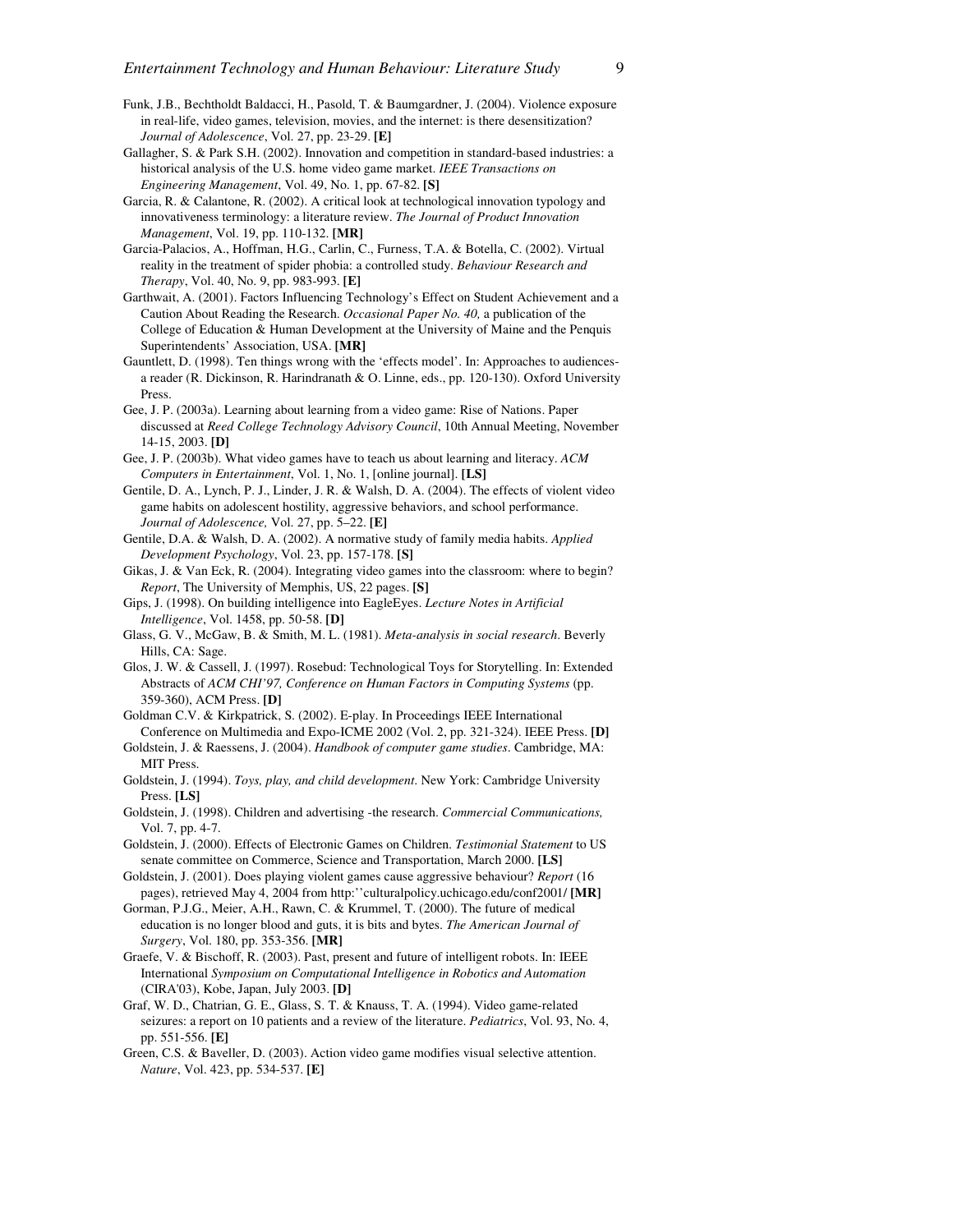- Griffiths, M. D., Davies, M.N.O. & Chappell, D. (2004). Online computer gaming: a comparison of adolescent and adult gamers. *Journal of Adolescence*, Vol. 27, pp. 87-96. **[S]**
- Griffiths, M. D. & Dancaster, I. (1995). The effect of type A personality on physiological arousal while playing computer games. *Addictive Behaviors*, Vol. 20, No. 4, pp. 543-548. **[E]**
- Griffiths, M. D. (1996). Behavioural addiction: an issue for everybody?. *Employee Counselling Today: The Journal of Workplace Learning*, Vol. 8, No. 3, pp. 19–25. **[LS]**
- Griffiths, M. D. (1999). Violent video games and aggression: a review of the literature. *Aggression and Violent Behavior*, Vol. 4, No. 2, pp. 203-212. **[LR]**
- Groebel, J. (2002). Media violence in cross-cultural perspective: a global study on children´s media behaviour and some educational implications. In: Singer, D. and Singer, G. (eds.) (2000, 2002 new edition), *Handbook of Children and the Media*. Beverly Hills: Sage Publishers. **[E]**
- Gros, B. (2003). The impact of digital games in education. *first monday*, Vol. 8, No. 7 [online journal http://www.firstmonday.dk]. **[LR]**
- Hackett, T (2001). Designing educational computer experiences that are positive, meaningful and engaging. Online Paper at *Playing by the Rules* Conference (The University of Chicago Cultural Policy Center), USA, Retrieved May 2, 2004 from culturalpolicy.uchicago.edu/ conf2001/papers/hackett.pdf
- Hagiwara, S. & Oliver, I. (1999). Sega dreamcast: creating a unified entertainment world. *IEEE Micro*, Vol. November-December, pp. 29-35. **[D]**
- Hall, J.R. (2001). Religion and violence: social processes in comparative perspective. In: M. Dillon (ed.) Handbook for the Sociology of Religion. Cambridge University Press. **[O]**
- Halliday, M.A.K. (1994). *An Introduction to Functional Grammar*. (2nd edition). Edward Arnold. **[LS]**
- Harmon, M.D. & White, C. (2001). How television news programs use video news releases. *Public Relations Review*, Vol. 27, pp. 213-222. **[S]**
- Harris, J. (2001). The effects of computer games on young children-a review of the research. *RDS Occasional Paper*, No. 72, Home Office; Research, Development and Statistics Directorate, Government, UK. **[LR]**
- Hartung, P.J. (2002). Development through work and play. *Journal of Vocational Behavior*, Vol. 61, pp. 424-438. **[LR]**
- Hasselbring, T. S. & Glaser, C. H. W. (2000). Use of technology to help students witch special needs. *The Future of Children,* Vol. 10, No. 2, pp. 102-122.
- Hayes-Roth, B., Rall, G., Lisetti, C., Picard, R. & Stern, A. (1998). Panel on affect and emotion in the user interface. In: Proceedings of the *3rd International Conference on Intelligent User Interfaces* (pp. 91-94), ACM Press.
- Heins, M. (2004). On protecting children-from censorship: a reply to Amitai Etzioni. *Chicago-Kent Law Review*, Vol 79, No. 1. pp 229-255. **[LR]**
- Herz, J. C. (2002). Gaming the system-what higher education can learn from multiplayer online worlds. In: *Internet and the University: 2001 Forum* (M. Devlin, R. Larson and J. Meyerson, Eds; pp. 169-191); EDUCAUSE, MIT, Cambridge, USA.
- Ho, S.M.Y. & Lee, T.M.C. (2001). Computer usage and its relationship with adolescent lifestyle in Hong-Kong. *Journal of Adolescent Health*, Vol. 29, pp. 258-266. **[S]**
- Hodges, L.F., Anderson, P., Burdea, G.C., Hoffman, H.G. & Rothbaum, B.O. (2001). Treating psychological and physical discorders with VR. *IEEE Computer Graphics and Applications*, Vol. 11/12, p. 25-33. **[D]**
- Hoffman, H.G., Doctor, J. N., Patterson, D. R., Carrougher, G. J. & Furness III, T. A. (2000). Virtual reality as an adjunctive pain control during burn wound care in adolescent patients. *Pain*, Vol. 85, pp. 305-309. **[E]**
- Hoffman, H.G., Patterson, D. R., Carrougher, G. J. & Sharar, S. R. (2001b). The effectiveness of virtual reality-based pain control with multiple treatments. *Clinical Journal of Pain*, Vol. 17, pp. 229-235. **[E]**
- Hoffman, H.G., Patterson, D. R., Carrougher, G. J., Nakamura, D., Moore, M., Garcia-Palacios, A. & Furness III, T. A. (2001a). Effectiveness of virtual reality-based pain control with multiple treatments of longer durations: a case study. *International Journal of Human-Computer Interaction,* Vol. 13, No. 1, pp. 1-12. **[D]**
- Hoffman, H.G., Richards, T., Coda, B., Richards, A. & Sharar, S.R. (2003). The illusion of presence in immersive virtual reality during an fMRI brain scan. *CyberPsychology & Behavior*, Vol. 6, No. 2, pp. 127-131. **[E]**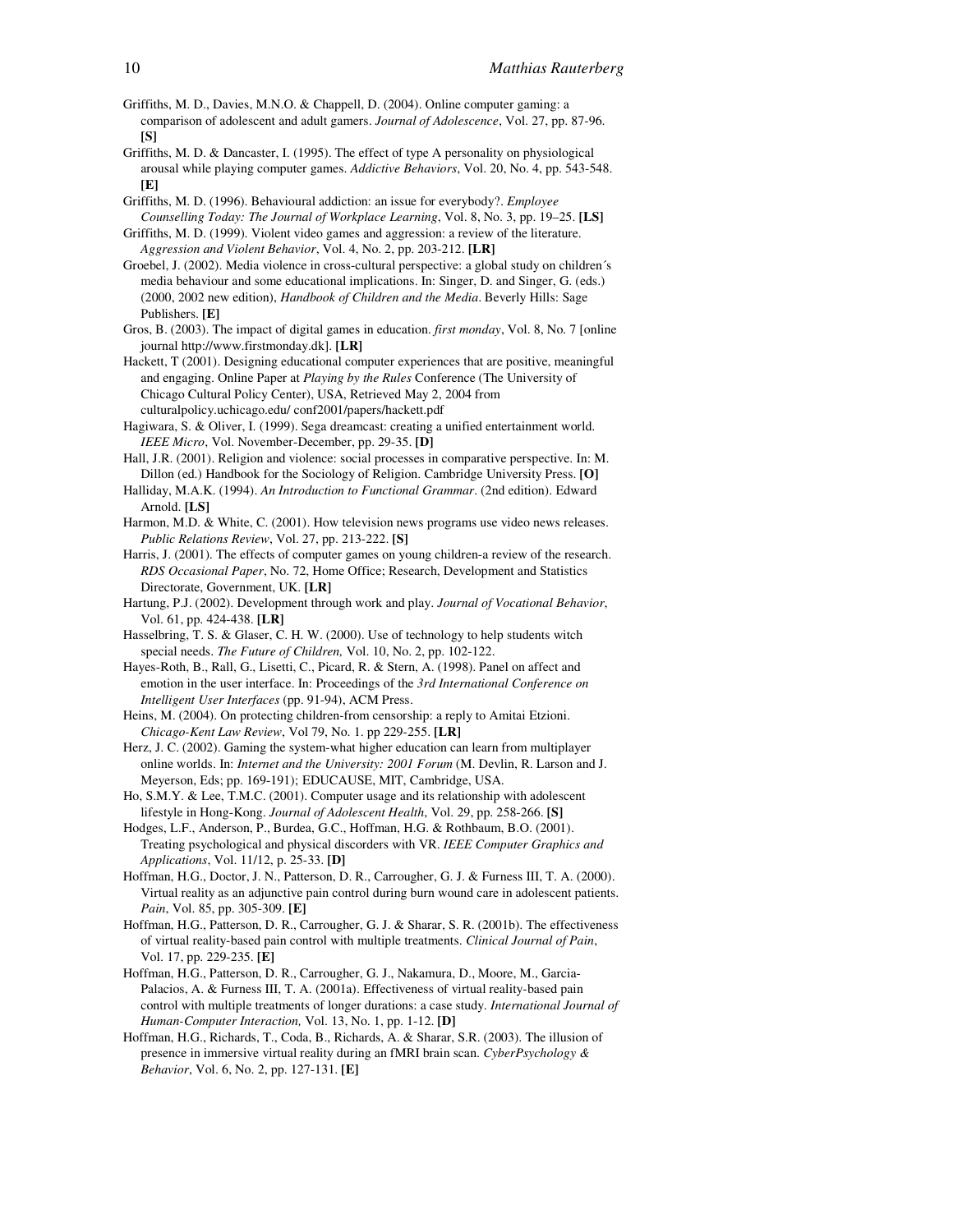- Holzinger, A., Pichler, A., Almer, W. & Maurer, H. (2001). TRIANGLE: A Multi-Media testbed for examining incidental learning, motivation and the Tamagotchi-Effect within a Game-Show like Computer Based Learning Module. In: Proceedings of *ED-MEDIA 2001*, Tampere, AACE, Charlottesville, VA (pp. 766-771). **[D]**
- Houghton S.; Milner N.; West J.; Douglas G.; Lawrence V.; Whiting K.; Tannock R.; Durkin K. (2004). Motor control and sequencing of boys with Attention-Deficit/Hyperactivity Disorder (ADHD) during computer game play. *British Journal of Educational Technology*, Vol. 35, No. 1, pp. 21-34. **[E]**
- Hu, P.J-H., Clark, T.H.K & Ma, W.W. (2003). Examining technology acceptance by school teachers: a longitudinal study. *Information & Management*, Vol. 41, pp. 227-241. **[E]**
- Hudlicka, E. (2003). To feel or not to feel: the role of affect in human-computer interaction. *International Journal of Human-Computer Studies*, Vol. 59, pp. 1-32. **[LR]**
- Hudson, DL. (2002). Adult entertainment and the secondary-effects doctrine. First Reports, Vol. 2, No. 1, First Amendment Center. **[O]**
- Huntington, J. (2002). Rethinking Entertainment technology education. *Theatre Design & Technology*, Vol, 38, No 4, pp. 10-18. **[LS]**
- Ibanez, J., Aylett, R. & Ruiz-Rodarte, R. (2003). Storytelling in virtual environments from a virtual guide perspective. *Virtual Reality*, Vol. 7, pp. 30-42. **[D]**
- Intel (2004). The entertainment PC. Product Brief. Retrieved May 4, 2004 from http://www.intel.com/ **[D]**
- IRS (2003). Travel, entertainment, gift, and car expenses. Internal Review Service (IRS), Department of the Treasury, US Government. **[S]**
- Iturrizaga, I.M. (1999). Study of educational impact of the LEGO dacta materials. Retrieved May 4, 2004 from http://www.lego.com/education/download/infoescuela.pdf **[E]**
- Iwasaki, Y. & Mannell, R. C. (1999). Situational and personality influences on intrinsically motivated leisure behaviour: interaction effects and cognitive processes. *Leisure Sciences*, Vol. 21, No. 4, pp. 287-306. **[D]**
- Jackson, G. & Rist, R. (1996). Meta-analysis: the systematic synthesis of research and evaluation. OED Program Evaluation Seminar.
- Jackson, L., von Eye A. & Biocca, F. (2003). Children and internet use: social, psychological and academic consequences for low-income children. *Psychological Science Agenda*, Vol. 17, No. 2, pp. 4-7. **[LS]**
- Jarett, A. et al (2003). IGDA online games white paper. ( $2<sup>nd</sup>$  edition, 140 pages) Retrieved May 7, 2004 from http://www.igda.org **[S]**
- Jarvinen, A., Helio, S. & Mayra, F. (2002). Communication and community in digital entertainment services: prestudy research report. Retrieved May 7, 2004 from www.igda.org **[D]**
- Jarvis, A. & Carlson, A. (2003). Violence in video games. *Computer Science Seminar Student Report*, University of Minnesota, USA. **[LS]**
- Jirasatmathakul, P. & Poovorawan, Y. (2000). Prevalence of video games among Thai children: impact evaluation. *Journal of the Medical Association of Thailand*, Vol. 83, No. 12, pp. 1509-1513. **[S]**
- Johnson, D. & Wiles, J. (2001). Computer games with intelligence. *Australian Journal of Intelligent Information Processing Systems*, Vol. 7, pp. 61-68. **[D]**
- Jones, D. (2000). "The year 2000: a framework for speculation on the next thirty-three years" by Herman Kahn and Anthony Wiener (1967, in retrospect). *Nature*, Vol. 403, p. 20.
- Jones, S. (2003). Let the game begin-gaming technology and entertainment among college students. Retrieved May 7, 2004 from http://www.pewinternet.org **[E]**
- Jost, J.T., Glaser, J., Kruglanski, A.W. & Sulloway, F.J. (2003). Political conservatism as motivated social cognition. *Psychological Bulletin*, Vol. 129, No. 3, pp. 339-375. **[MA]**
- Kafai, Y. B. (2001). The educational potential of electronic games—from games-to-teach to games-to-learn. Online Paper at *Playing by the Rules* Conference (The University of Chicago Cultural Policy Center), USA, Retrieved April 27, 2004 from culturalpolicy.uchicago.edu/ conf2001/papers/kafai.pdf **[LS]**
- Kahn, P. H., Friedman, B. & Hagman, J. (2002). "I care about him as a Pal": conceptions of robotic pets in online AIBO discussion forums. In: Extended Abstracts of *ACM CHI'02, Conference on Human Factors in Computing Systems* (pp. 632-633), ACM Press. **[E]**
- Kahn, E.B. et al (2002). The effectiveness of interventions to increase physical activity-a systematic review. *American Journal of Preventive Medicine*, Vol. 22, No. 4S, pp. 73-107. **[MA]**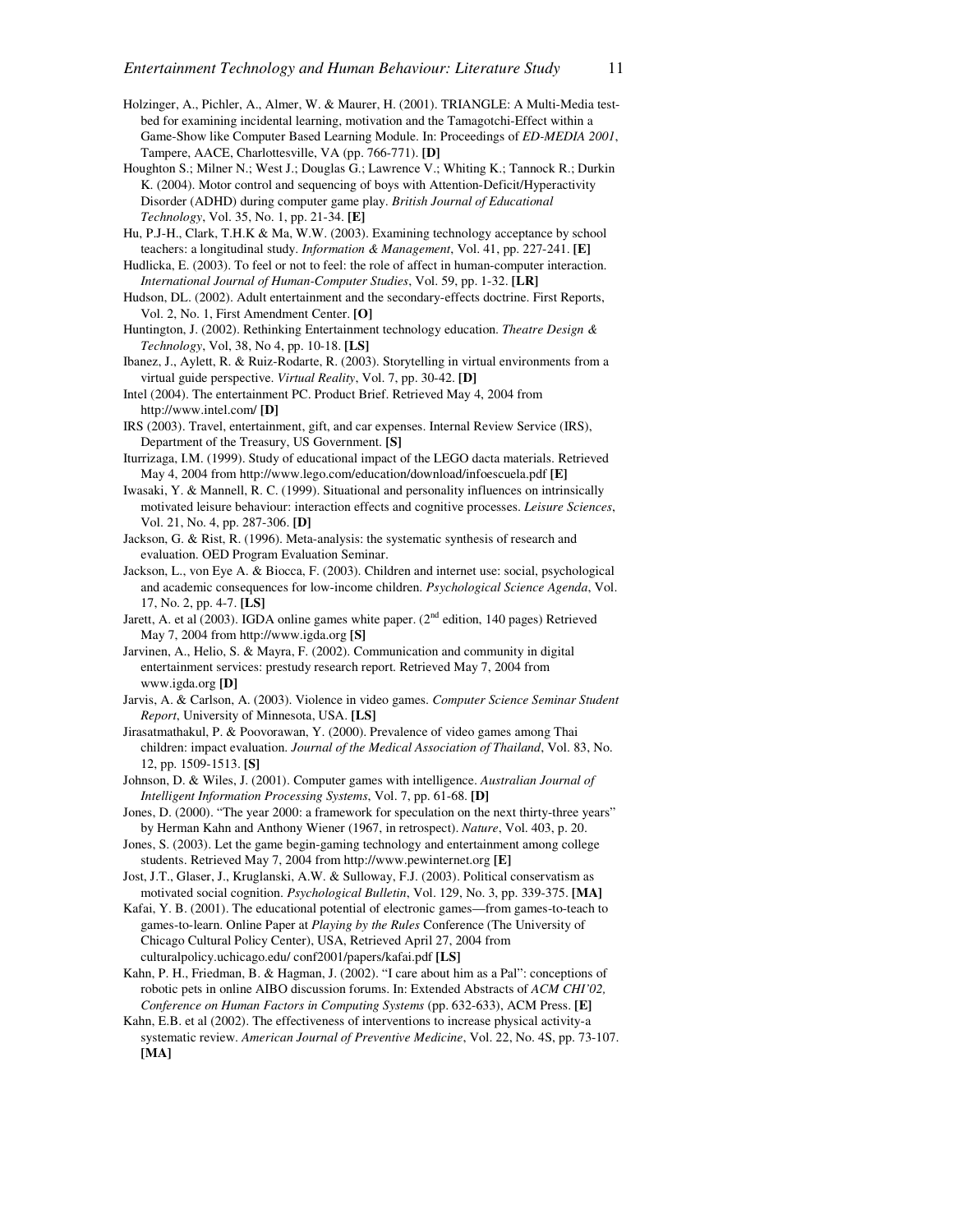- Kangas, S. (2003). Mobile entertainment industry and culture. *Report* D6.2.1 of the EU Project IST-2001-38846, 46 pages. **[S]**
- Kanthasamy, M. (2002). The potential growth of online gaming and gender representation. *Master Thesis*, Brunel University, US, 80 pages. **[E]**
- Kassinove, J.I. (2000). Preventing problem gambling: the hidden addiction. *The School Psychologist*, Vol. 54, No. 3, pp. 49-53. **[MR]**
- Kasteleijn-Nolst Trenite, D. G., Martins da Silva, A., Ricci, S., Rubboli, G., Tassinari, C. A., Lopes, J., Bettencourt, M., Oosting, J. & Segers, J. P. (2002). Video games are exciting: a European study of video game-induced seizures and epilepsy. *Epileptic Disorders*, Vol. 4, No. 2, pp. 121-128. **[E]**
- Katz, J.E. & Aspen, P. (1997). A nation of strangers? *Communication of the ACM*, Vol. 40, No. 12, pp. 81-86. **[S]**
- Kauke, M. (1992). Spielintelligenz: spielend lernen-spielen lehren? [Game intelligence: effortless learning- effortless teaching]. *Spektrum-Bibliothek Band 32*, Spektrum Akademischer Verlag. **[LR]**
- Kaune, W. T., Miller, M. C., Linet, M. S., Hatch, E. E., Kleinerman, R. A., Wacholder, S., Mohr, A. H., Tarone, R. E. & Haines, C. (2000). Children's exposure to magnetic fields produced by U.S. television sets used for viewing programs and playing video games. *Bioelectromagnetics*, Vol. 21, pp. 214-227. **[S]**
- Kerlin, B A. (1992). Cognitive engagement style—self-regulated learning and cooperative learning. Retrieved April 2004 from http://kerlins.net/bobbi/research/myresearch/srl/ **[MR]**
- Kim, J. Y. (1998). The effects of frequency and quality of interactions in a computer-based learning system. *Master Thesis* at Faculty of Virginia Polytechnic Institute and State University, USA. **[E]**
- King, A.C., Stokols, D., Talen, E., Brassignton, G.S. & Killingsworth, R. (2002). Theoretical approaches to the promotion of physical activity-forgoing a transdisciplinary paradigm. *American Journal of Preventive Medicine*, Vol. 23, No. 2S, pp. 15-25. **[LR]**
- Kirriemuir, J. & McFarlane, A. (2003). Use of computer and video games in the classroom. *Paper* presented at DiGRA Conference, Utrecht, The Netherlands. **[S]**
- Kirriemuir, J. & McFarlane, A. (2004). Literature review in games and learning. *Report No. 8*, NESTA Future Lab Series, UK. **[LR]**
- Kirsh, S.J. (2003). The effects of violent video games on adolescents: the overlooked influence of development. *Aggression and Violent Behavior*, Vol. 8, pp. 377-389. **[MR]**
- Klein, J. Moon, Y. & Picard, R.W. (2002). This computer responds to user frustration: theory, design, and results. *Interacting with Computers*, Vol. 14, pp. 119-140. **[D]**
- Ko, S. (2002). An empirical analysis of children's thinking and learning in a computer game context. *Educational Psychology*, Vol. 22, No. 2, pp. 219-233. **[E]**
- Koda, T. & Maes, P. (1996). Agents with faces: the effect of personification. In Proceedings of IEEE International Workshop on Robots and Human Communication, pp. 189-194. **[D]**
- Koeppl, P. T., Atkinson, N. L., Gold, R. S., Silsby, J., Chokshi, A. N. & Gutierrez, L. S. (2001). Technology and child development, part II: lessons from empirical research. *Report* (37 pages), The Center for Child Well-being, USA, Retrieved May 2, 2004 from www.childwellbeing.org/c-pdfs/MD\_TechPapersII.pdf **[MA]**
- Krahe, B. & Moeller, I. (2004). Playing violent electronic games, hostile attributional style, and aggression-related norms in German adolescents. *Journal of Adolescence*, Vol. 27, pp. 53-69. **[E]**
- Kraut, R., Lundmark, V., Patterson, M., Kiesler, S., Mukopadhyay, T. & Scherlis, W. (1998). Internet paradox: a social technology that reduces social involvement and psychological well-being*? Amercian Psychologist*, Vol. 53, No. 9, pp. 1017-1031. **[MR]**
- Kubinyi, E., Miklosi, A., Kaplan, F., Gacsi, M., Topal, J. & Csanyi, V. (2004). Social behaviour of dogs encountering AIBO, an animal-like robot in a neutral and in a feeding situation. *Behavioural Processes*, Vol. 65, pp. 231-239. **[D]**
- Laird, J. & van Lent, M. (2000). Human-level AI's Killer Application: Interactive Computer Games. In Proceedings of the  $7<sup>th</sup>$  National Conference on Artificial Intelligence, pp. 1171-1178, AAAI Press. **[D]**
- Laird, J. & van Lent, M. (2001). Human-level AI's Killer Application: Interactive Computer Games. *AI Magazine* Summer 2001, pp. 15-25. **[D]**
- Latarjet, J. (2002). The management of pain associated with dressings changes in patients with burns. *EWMA Journal*, Vol. 2, No. 2, pp. 5-9. **[E]**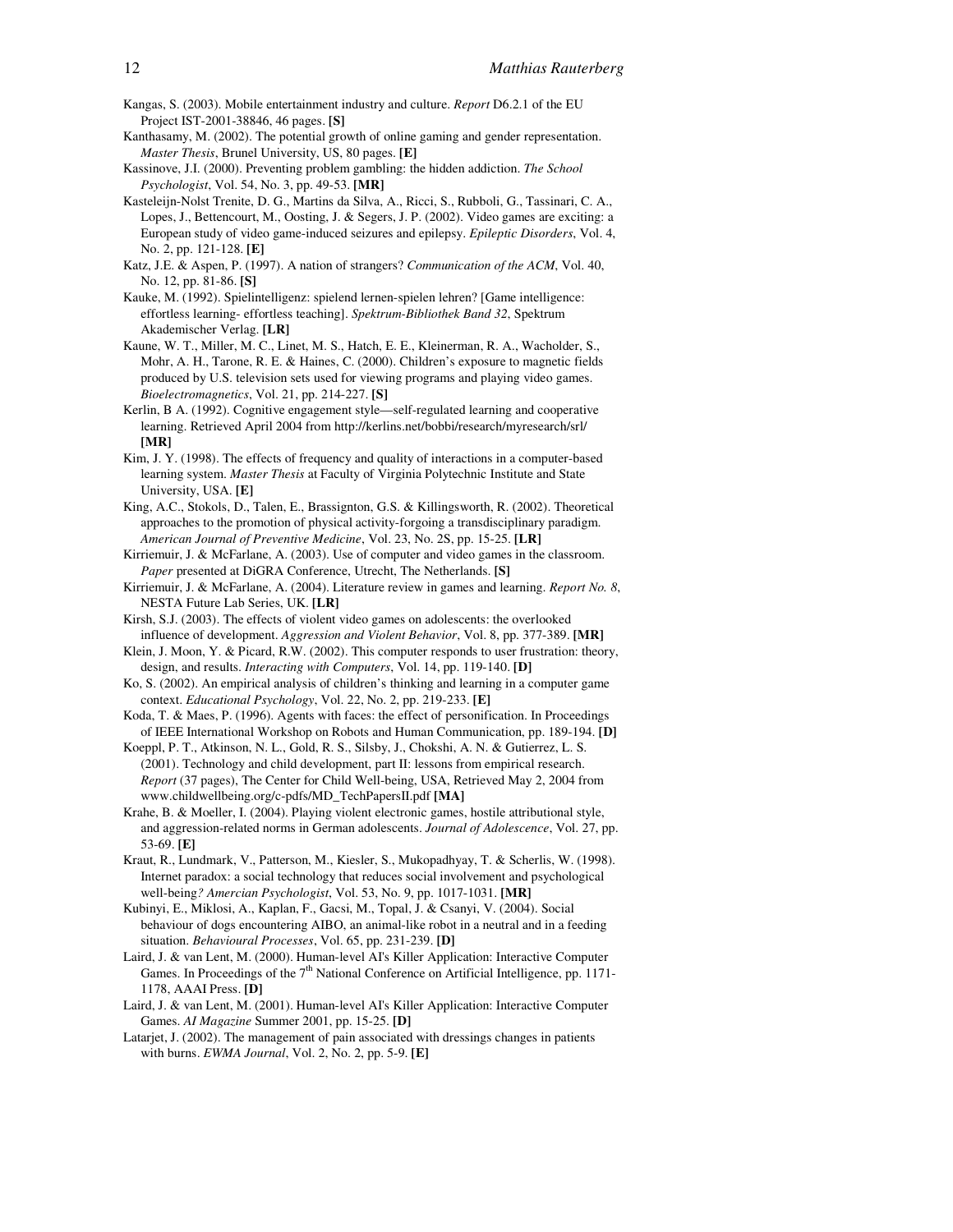- Lathan, C., Vice, J. M., Tracey, M., Plaisant, C., Druin, A., Edward, K. & Montemayor, J. (2001). Therapeutic play with storytelling robot. In: Extended Abstracts of *ACM CHI'01, Conference on Human Factors in Computing Systems* (pp. 27-28), ACM Press. **[D]**
- Lawless, B. (2003, ed.). A network of Christian organizations for interreligious encounter in East Asia. *Inter-Religio*, Vol. 43, pp. 1-44. **[LS]**
- Lebo, H. (2003). The UCLA Internet Report: surveying the digital future-year three. *Report* (89 pages), Retrieved May 8, 2004 from http://www.ccp.ucla.edu **[S]**
- Leeflang, P.S.H. & van Raaij, W.F. (1995). The changing consumer in the European Union: a 'meta-analysis'. *International Journal of Research in Marketing*, Vol. 12, pp. 373-387. **[MA]**
- Leung, L. & Wei, R. (1998). The gratifications of pager use: sociability, information-seeking, entertainment, utility, and fashion and status. *Telematics and Informatics*, Vol. 15, pp. 253-264. **[S]**
- Levine, G. & Yarin, P. (1999). Bringing sketching tools to keychain computers with acceleration-based interfaces. In: Extended Abstracts of *ACM CHI'99, Conference on Human Factors in Computing Systems* (pp. 268-269), ACM Press. **[D]**
- Levine, J. (2000). Shooting the messenger-why censorship won't stop violence. *Report* (25 pages), The Media Coalition, Inc., USA. **[LS]**
- Livingstone, S. (2002). Children's use of the internet: a review of the research literature. Report (28 pages), Retrieved May 8, 2004 from http://www.lse.ac.uk/ **[LS]**
- Lund, H. H. & Nielsen, J. (2002). An edutainment robotics survey. In: Proceedings of the *3rd International Symposium on Human and Artificial Intelligence Systems*: The Dynamic Systems Approach for Embodiment and Sociality. Fukui, Japan. **[D]**
- Lundgren, S. (2002). Joining bits and pieces-how to make entirely new board games using embedded computer technology. *Report* (132 pages), No. 2002:01, University of Göteborg, Sweden. **[E]**
- Lyons, G. (2002). Internet: investigating new technology's evolving role, nature and effects on transport. *Transport Policy*, Vol. 9, pp. 335-346. **[S]**
- Lyttle, J. (2001). The effects of humor in persuasion: the case of business ethics training. *Journal of General Psychology*, (April 2001). **[E]**
- Ma, J.X., Buhalis, D. & Song, H. (2003). ICTs and internet adoption in China's tourism industry. *International Journal of Information Management*, Vol. 23, pp. 451-467. **[S]**
- MacCulloch, R. & Pezzini, S. (2002). The role of freedom, growth and religion in the taste for revolution. *London School of Economics*, Working Paper No. 01-2001. http://ssrn.com/abstract=561922. **[E]**
- Macedonia, M. & Rosenbloom, P.S. (2001). Entertainment technology and virtual environments for training and education. In M. Devlin, R. Larson & J. Meyerson (Eds.), The Internet and the University: 2000 Forum (pp. 79-95). Boulder: CO: EDUCAUSE.
- Macedonia, M. (2002). Games simulation and the military education dilemma. In: *Internet and the University: 2001 Forum* (M. Devlin, R. Larson and J. Meyerson, Eds; pp. 157- 167); EDUCAUSE, MIT, Cambridge, USA.
- MacKay, R.B. & McKiernan, P. (2004). The role of hindsight in foresight: refining strategic reasoning. *Futures*, Vol. 36, pp. 161-179. **[LR]**
- Mackenzie, P. et al (2003). Every child learns, every child succeeds: report and recommendations. *Report* (230 pages), Alberta's Commission on Learning. **[MR]**
- Maclachlan, M., Chimombo, M. & Mpemba, N. (1997). Aids education for youth through active learning: a school-based approach from Malawi. *International Journal on Educational Development*, Vol. 17, No. 1, pp. 41-50. **[E]**
- Maekawa, M. (2003). Religion in Japan 2002-shunning religion, questioning national identity. *Nanzan Bulletin*, Vol. 27, pp. 8-23. **[O]**
- Maier, F. H. & Groessler, A. (2000). What are we talking about?—A taxonomy of computer simulations to support learning. *System Dynamics Review,* Vol. 16, No. 2, pp. 135–148. **[D]**
- Mainess, K.J., Champion, T.B. & McCabe A. (2002). Telling the unknown story comlex and explicit narration by African American preadolescents-preliminary examination of gender and socioeconomic issues. *Linguistics and Education*, Vol. 13, No. 2, pp. 151-173. **[E]**
- Malone, T.W. (1980). What makes things fun to learn? Heuristics for designing instructional computer games. In Proceedings of *ACM CHI'80 Conference on Human Factors in Computing Systems* (pp. 162-169), ACM Press. **[LS]**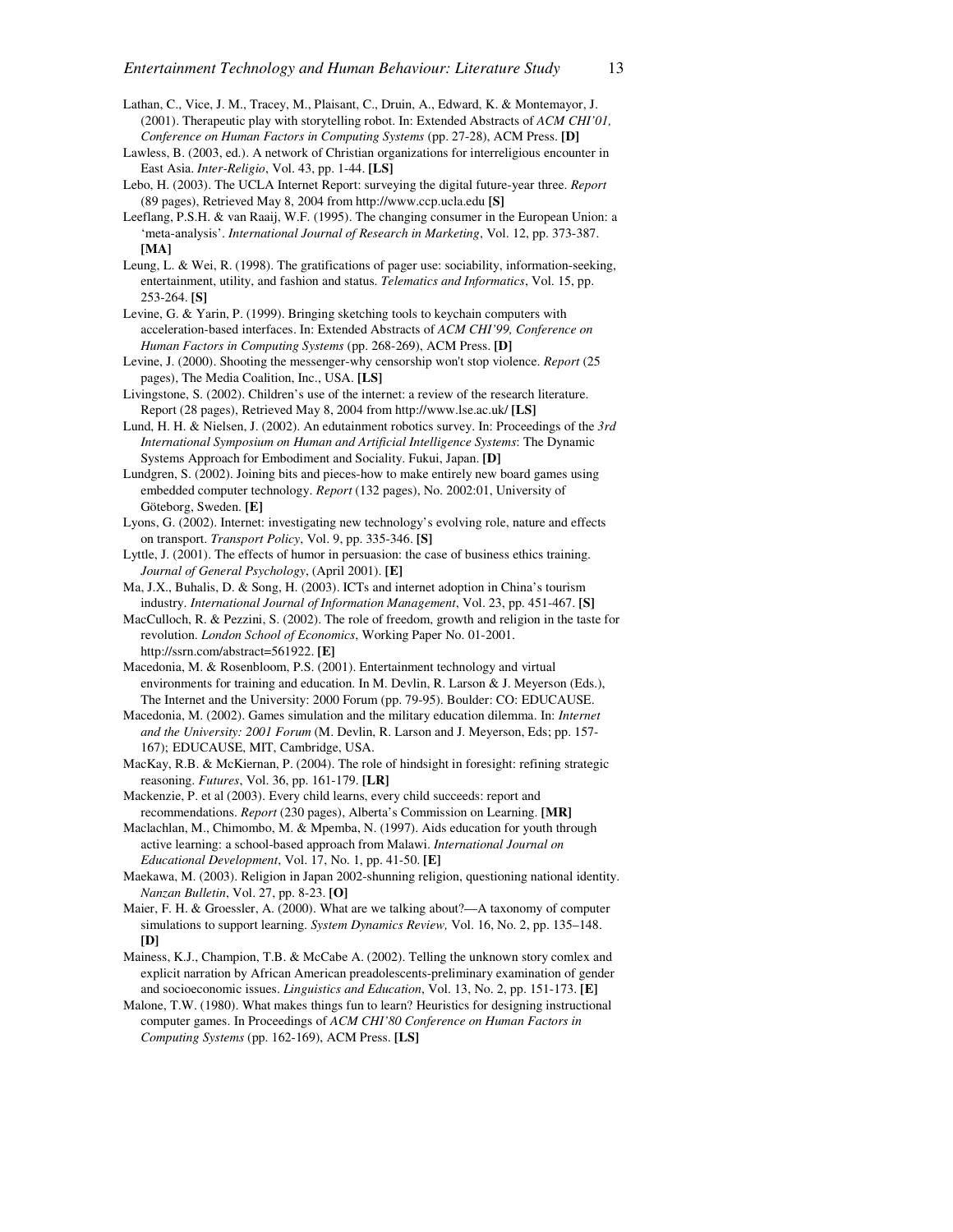- Mandryk, R. & Inkpen, K. M. (2001). Supporting free play in ubiquitous computer games. In: *Workshop on Ubiquitous Gaming* UbiComp 2001. Atlanta, Georgia, USA, October 2001. **[D]**
- Mandryk, R.L., Maranan, D.S. & Inkpen, K.M. (2002). False Prophets: Exploring Hybrid Board/Video Games. In: Extended Abstracts of *ACM CHI'02 Conference on Human Factors in Computing Systems* (pp. 640-641), ACM Press. **[D]**
- Mandryk, R. (2004). Objectively evaluating entertainment technology. In: Extended Abstracts of *ACM CHI'04 Conference on Human Factors in Computing Systems* (pp. 1057-1058), ACM Press. **[E]**
- Manninen T. (2001) Virtual Team Interactions in Networked Multimedia Games Case: "Counter-Strike" – Multi-player 3D Action Game. In: Proceedings of *PRESENCE 2001* Conference, May 21-23, Philadelphia, Temple University, USA. **[D]**
- Mardsjo, K. (1996). Interfacing technology. *Computers and Composition*, Vol. 13, pp. 303- 315. **[LS]**
- Mares, M. L. (1996). Positive effects of television on social behavior: a meta-analysis. *Report Series No. 3*, The Annenberg Public Policy Center, University of Pennsylvania, USA. **[MA]**
- Markopoulos, P. & Bekker, M. (2003). Interaction design and children. *Interacting with Computers*, Vol. 15, pp. 141-149. **[LS]**
- Marsh, T. (2003). Presence as experience: film informing ways of staying there. Presence, Vol. 12, No. 5, pp. 538-549. **[LS]**
- Masunaga, H. & Horn, J. (2001). Expertise and age-related changes in components of intelligence. *Psychology & Aging*, Vol. 16, No. 2., pp. 293-311. **[E]**
- Mateas, M. & Sengers, P. (1998). Narrative intelligence. *Technical Report* FS-99-01, pp. 1- 10, AAAI Press. **[D]**
- Mauer, M. (2003). Comparative International rates of incarceration: an examination of causes and trends. *Report* Presented to the U.S. Commission on Civil Rights. **[E]**
- McCarty, C. T. (2001). Playing with computer games: an exploration of computer games simulation and learning. *Master Thesis* at Department ICT in Education of University of London, UK. **[LS]**
- McClurg, P. A. & Chaille, C. (1987). Computer games: environments for developing spatial cognition? *Journal of Educational Computing Research*, Vol. 3, No. 1, pp. 95-111. **[E]**
- McLelland, M. (2002). The newhalf net: Japan's "intermediate sex" on-line. *International Journal of Sexuality and Gender Studies*, Vol. 7, No. 2-3, pp. 163-175. **[LR]**
- McNeilly, D.P. & Burke, W.J. (2002). Disposable time and disposable income: problem casino gambling behavior in older adults. *Journal of Clinical Geronpsychology*, Vol. 8, No. 2, pp. 75-85. **[LR]**
- Mercer, N. (1995). *The guided construction of knowledge: talk among teachers and learners*. Multilingual Matters. **[LS]**
- Meredyth, D., Russell, N., Blackwood, L., Thomas, J. & Wise, P. (1999). Real timecomputers, change and schooling: national sample study of the information technology skills of Australian school students. *Report* (462 pages), Department of Education, Training and Youth Affairs, Australia. **[E]**
- Merzenich, M. M., Jenkins, W. M., Johnston, P., Schreiner, C., Miller, S. L. & Tallal, P. (1996). Temporal processing deficits of language-learning impaired children ameliorated by training. *Science*, Vol. 271, Issue 5245, pp. 77-81. **[E]**
- Metzger, M.J., Flanagin, A.J. & Zwarun, L. (2003). College student web use, perceptions of information credibility, and verification behavior. *Computers & Education*, Vol. 41, pp. 271-290. **[S]**
- Michael, K.Y. (2000). A comparison of student's product creativity using a computer simulation activity versus a hands-on activity in technology education. *PhD Thesis* (70 pages), Virginia Polytechnic Institute, USA. **[E]**
- Michaud, F. & Clavet, A. (2001). RobotToy contest-designing mobile robotic toys for autistic children. In: Proceedings of the *American Society for Engineering Education* ASEE, Alberqueque, New Mexico. **[D]**
- Michaud, F. & Theberge-Turmel, C. (2002). Mobile robotic toys and autism. In: K. Dautenhahn, A. Bond, L. Canamero and B. Edmonds, (Eds.) *Socially Intelligent Agents - Creating Relationships with Computers and Robots* (pp. 1-8). Kluwer Academic. **[D]**
- Miller, R. (1997). Using service robots to deliver medications. *Nursing Management*, Vol. 28, No. 3, p. 49. **[D]**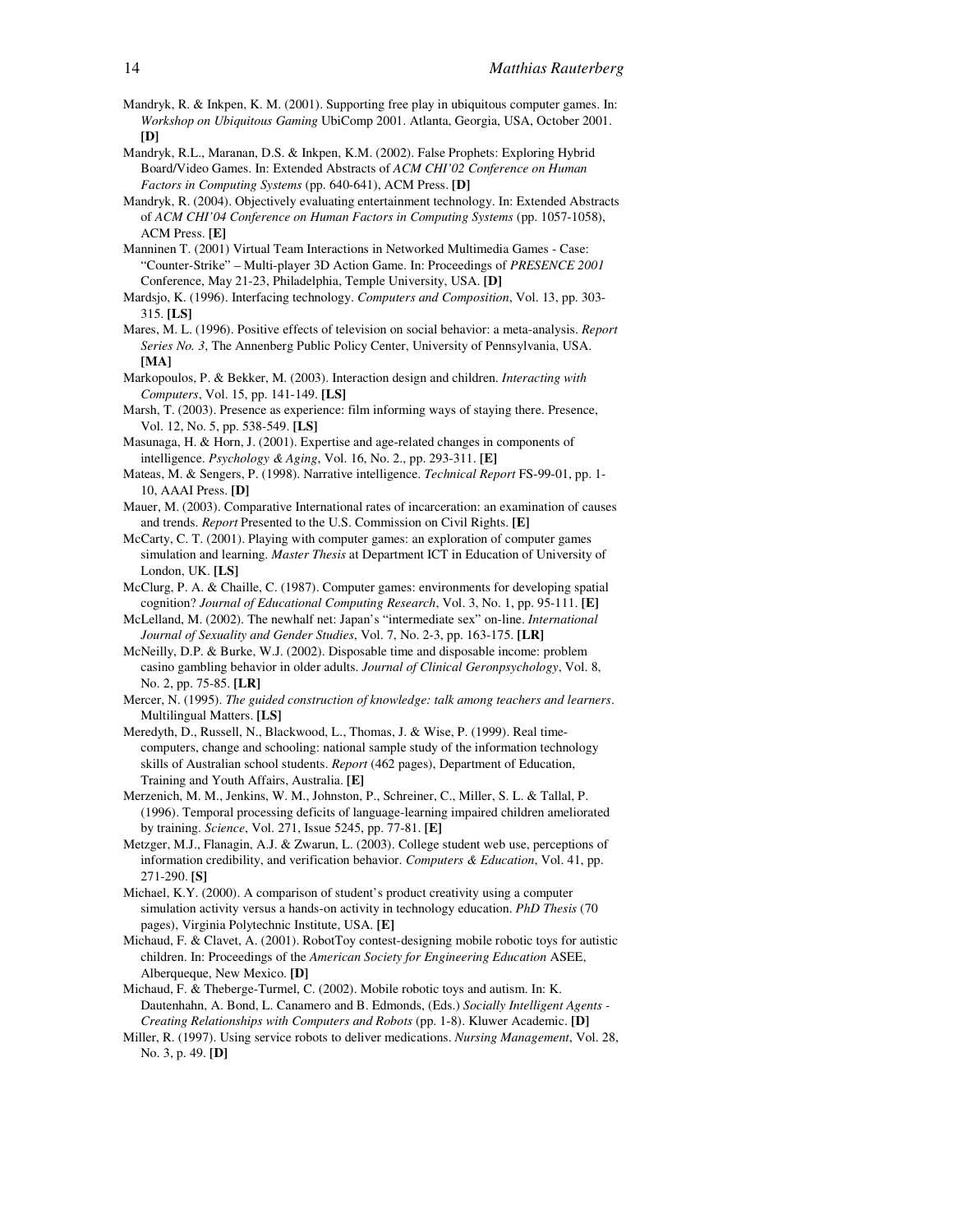Monahan, J. (1994). The causes of violence. *FBI Law Enforcement Bulletin*, Vol. 63, No. 1, pp. 11-16. **[LS]**

- Mondada, F. & Legon, S. (2001). Interactions between art and mobile robotic system engineering. *Lecture Notes in Computer Science*, Vol. 2217, pp. 121-137. **[D]**
- Monk, A. (1999). Computers and fun. *Interfaces*, No. 40, pp. 4-9.
- Montgomery, K. C. (2000). Children's media culture in the new millennium: mapping the digital landscape. *The Future of Children,* Vol. 10, No. 2, pp. 145-167.

Muramatsu, J. & Ackerman, M.S. (1998). Computing, social activity, and entertainment: a field study on a game MUD. *Computer Supported Cooperative Work: The Journal of Collaborative Computing*, Vol. 7, pp. 87-122. **[E]** 

Naito, M. (2002). Role of religion in the  $21<sup>st</sup>$  century: prevention of crisis among civilizations. *Report Expert Colloquy*, Council of Europe, 7 pages. **[O]**

Nakanishi, Y. (2003). Making sense of Japanese juvenile crime statistics: beyond an economic approach and policy implications. *Radical Statistics*, No. 81, pp. 34-50. **[E]**

Nakatsu, R. & Tosa, N. (1997). Toward the realization of interactive movies-inter communication theater: concept and system. In Proceedings of International Conference on Multimedia Computing and Systems ICMCS '97 (pp. 71-77), IEEE Press. **[D]**

Nakatsu, R. & Tosa, N. (2000). Active immersion: the goal of communications with interactive agents. In Proceedings of 4<sup>th</sup> International Conference on Knowledge-Based Intelligent Engineering Systems & Allied Technologies (pp. 85-89), IEEE Press. **[D]**

Nakatsu, R., Tosa, N. & Ochi, T. (2001). Concept and construction example of an interactive movie system. *Journal of VLSI Signal Processing*, Vol. 27, pp. 141-160. **[D]**

Nakazawa, T., Okubo, Y., Suwazono, Y., Kobayashi, E., Komine, S., Kato, N. & Nogawa, K. (2002). Association between duration of daily VDT use and subjective symptoms. *American Journal of Industrial Medicine*, Vol. 42, pp. 421-426. **[E]**

NARM (2001). The voice of music retailing. *Research Briefs*, Vol. 2, No. 7. **[S]**

Neto, A. S. (2000). Virtual worlds, real minds: an investigation into children, video-games and cognition. In Proceedings of *International Conference on Educational Uses of Information and Communication Technologies* (ICEUT 2000, pp 62-65) (Part of the 16th IFIP World Computer Congress WCC 2000), Kluwer.

Neumann, P. G. (1998). Risks to the public in computers and related systems. *Software Engineering Notes*, Vol. 23, No. 1, pp. 9-15. **[D]** 

Neumayer, E. (2004). Is inequality really a major cause of violent crime? Evidence from a cross-national panel of robbery and violent theft rates. *Law and Economics [online]*, No. 0312002, retrieved from http://econwpa.wustl.edu/alllistings/le/03 on September 2004. **[LS]**

Nijholt, A. (2000). Agent and user inhabited virtual communicates: a case study. In Proceedings of 4<sup>th</sup> International Conference on Knowledge-Based Intelligent Engineering Systems & Allied Technologies (pp. 337-340), IEEE Press. **[D]**

Nink, K. (2003). Internet in German classrooms? An examination of variables influencing a teacher's acceptance of the web. *Master Thesis* (166 pages), Georgetown University, USA. **[E]**

No author (2003). Therapeutic robot. *AIST Today International Edition*, No. 9, pp. 2-3. **[E]**

No Author (2004). Sony struggles to remain creative. *Strategic Direction*, Vol. 20, No. 4, pp. 10-12. **[D]** 

Nuttall, C., Eversly, D. & Rudder, I. (2002). The Barbados crime survey 2002. *Report* of Attorney General at Barbados Statistical Departments. **[S]**

Odekerken-Schroder, G., De Wulf, K. & Schumacher, P. (2003). Strengthening outcomes of retailer-consumer relationships: the dual impact of relationship marketing tactics and consumer personality. *Journal of Business Research*, Vol. 56, pp. 177-190. **[E]**

Oenema, A. & Brug, J. (2003). Feedback strategies to raise awareness of personal dietary intake: results of a randomized controlled trial. *Preventive Medicine*, Vol. 36, pp. 429-439.

Okagaki, L. & Frensch, P. A. (1994). Effects of video game playing on measures of spatial performance: gender effects in late adolescence*. Journal of Applied Developmental Psychology*, Vol. 15, No. 1, pp. 33-58. **[E]** 

Oliveira, M. & Henderson, T. (2003). What online gamers really think of the internet? In: *Proceedings of ACM NetGames'03*, pp. 185-193. **[E]**

Oliver, M.B. & Green, S. (2001). Development of gender differences in children's response to animated entertainment. *Sex Roles*, Vol. 45, No. 1-2, pp. 67-88. **[E]**

Oz, E. (1998). Acceptable protection of software intellectual property: a survey of software developers and lawyers. *Information & Management*, Vol. 34, pp. 161-173. **[S]**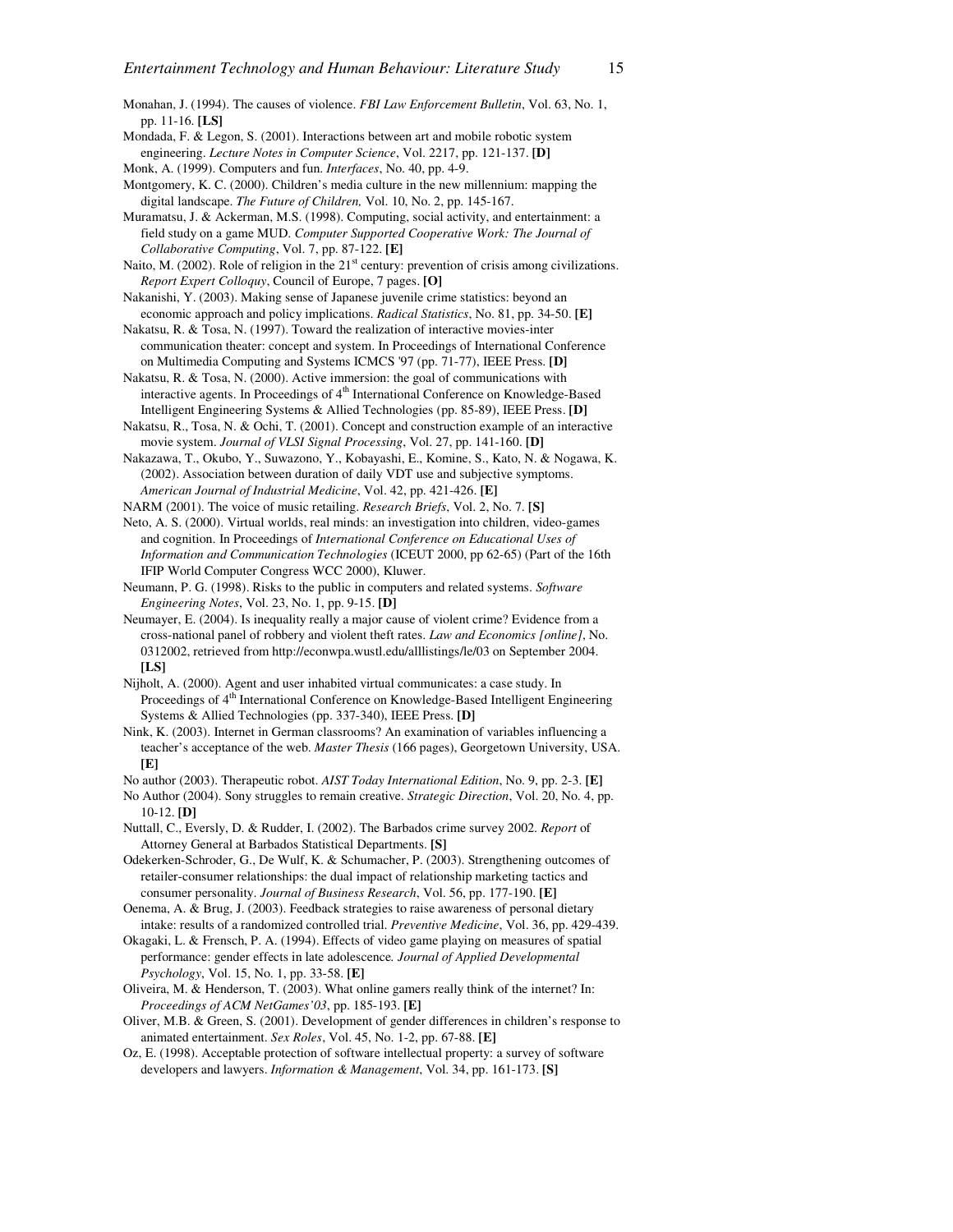- Papadakis, M.C. & Collins, E.L. (2001). The application and implications of information technologies in the home: where are the data and what do they say? *Report* (86 pages), National Science Foundation, USA.
- Park, M., Yang, X., Lee, B., Jang, H-C. & Stokowski, P.A. (2002). Segmenting casino gamblers by involvement profiles: a Colorado example. *Tourism Management*, Vol. 23, pp. 55-65. **[S]**
- Passig, D. & Levin, H. (2001). The interaction between gender, age, and multimedia interface design. *Education and Information Technology*, Vol. 6, No. 4, pp. 241-250. **[E]**
- Patterson, D.R., Tininenko, J.R., Schmidt, A.E. & Sharar, S.R. (2004). Virtual reality hypnosis: a case report. *International Journal of Clinical and Experimental Hypnosis*, Vol. 52, No. 1, pp. 27-38. **[E]**
- Pearce, C. (2002). Emergent authorship: the next interactive revolution. *Computers & Graphics*, Vol. 26, pp. 21-29.
- Pearson, I.D. (2000). Technology timeline-towards life in 2020. *BT Technical Journal*, Vol. 18, No. 1, pp. 19-31.
- Pek, Z. (2003a). The entertainment technology industry. Retrieved May 7, 2004 from http://www.nb2bc.co.uk/
- Pek, Z. (2003b). What is entertainment technology? A short overview. Retrieved May 7, 2004 from http://www.nb2bc.co.uk/
- Pennell, A.E. & Browne, K.D. (1999). Film violence and young offenders. *Aggression and Violent Behavior*, Vol. 4, No. 1, pp. 13-28. **[MR]**
- Peli, E. (1998). The visual effects of a head-mounted display (HMD) are not distinguishable from those of desk-top computer displays. *Vision Research*, Vol. 38, pp. 2053-2066. **[E]**
- Pering, C. (2002). Pet Pals: a game for social mediation. In: Extended Abstracts of *ACM CHI'02, Conference on Human Factors in Computing Systems* (pp. 778-779), ACM Press. **[D]**
- Picard, R.W., Kort, B. & Reilly, R. (2000). Exploring the role of emotion in propelling the SMET learning process. *Project Summary Report*, MIT MediaLab, USA.
- Picard, R.W. & Klein, J. (2002). Computers that recognise and respond to user emotion: theoretical and practical implications. *Interacting with Computers*, Vol. 14, pp. 141-169. **[LR]**
- Picard, R.W. (2003). Affective computing: challenges. *International Journal of Human-Computer Studies*, Vol. 59, pp. 55-64. **[LS]**
- Pineau, J., Montemerlo, M., Pollack, M., Roy, N. & Thrun, S. (2002). Towards robotic assistants in nursing homes: challenges and results. Paper presented in Workshop of *Robot as Partner: An Exploration of Social Robots* at the IEEE International Conference on Intelligent Robots and Systems, Lausanne, Switzerland. Retrieved April 27, 2004 from http://vrai-group.epfl.ch/socialrobots/ **[D]**
- Pineau, J., Montemerlo, M., Pollack, M., Roy, N. & Thrun, S. (2003). Towards robotic assistants in nursing homes: challenges and results. *Robotics and Autonomous Systems*, Vol. 42, pp. 271-281. **[D]**
- PISA (2003). Learners for Life: Results from Programme for International Student Assessment 2000. OECD/UNESCO Report UIS (390 pages), Unesco. **[E]**
- Plante, T.G., Aldridge, A., Bogden, R. & Hanelin, C. (2003). Might virtual reality promote the mood benefits of exercise? *Computers in Human Behavior*, Vol. 19, pp. 495-509.
- Pope, A. T. & Palsson, O. S. (2001). Helping video games 'rewire our minds'. Online Paper at *Playing by the Rules* Conference (The University of Chicago Cultural Policy Center), USA. **[D]**
- Prasad, A. & Mahajan, V. (2003). How many pirates should a software frim tolerate? An analysis of piracy on the diffusion of software. *International Journal of Research in Marketing*, Vol. 20, pp. 337-353.
- Prensky, M. (2002) What kids learn that's positive from playing video games. Retrieved April 27, 2004 from http://www.marcprensky.com/writing/. **[LS]**
- Prensky, M. (2003). Digital game-based learning. *ACM Computers in Entertainment*, Vol. 1, No. 1, online journal.
- Prensky, M. (2004) A lesson for parents: how kids learn to cooperate in video games. Retrieved April 2004 from http://www.marcprensky.com/writing/.
- Price, S., Rogers, Y., Scaife, M., Stanton, D. & Neale H. (2003). Using 'tangibles' to promote novels forms of playful learning. *Interacting with Computers*, Vol. 15, pp. 169-185. **[D]**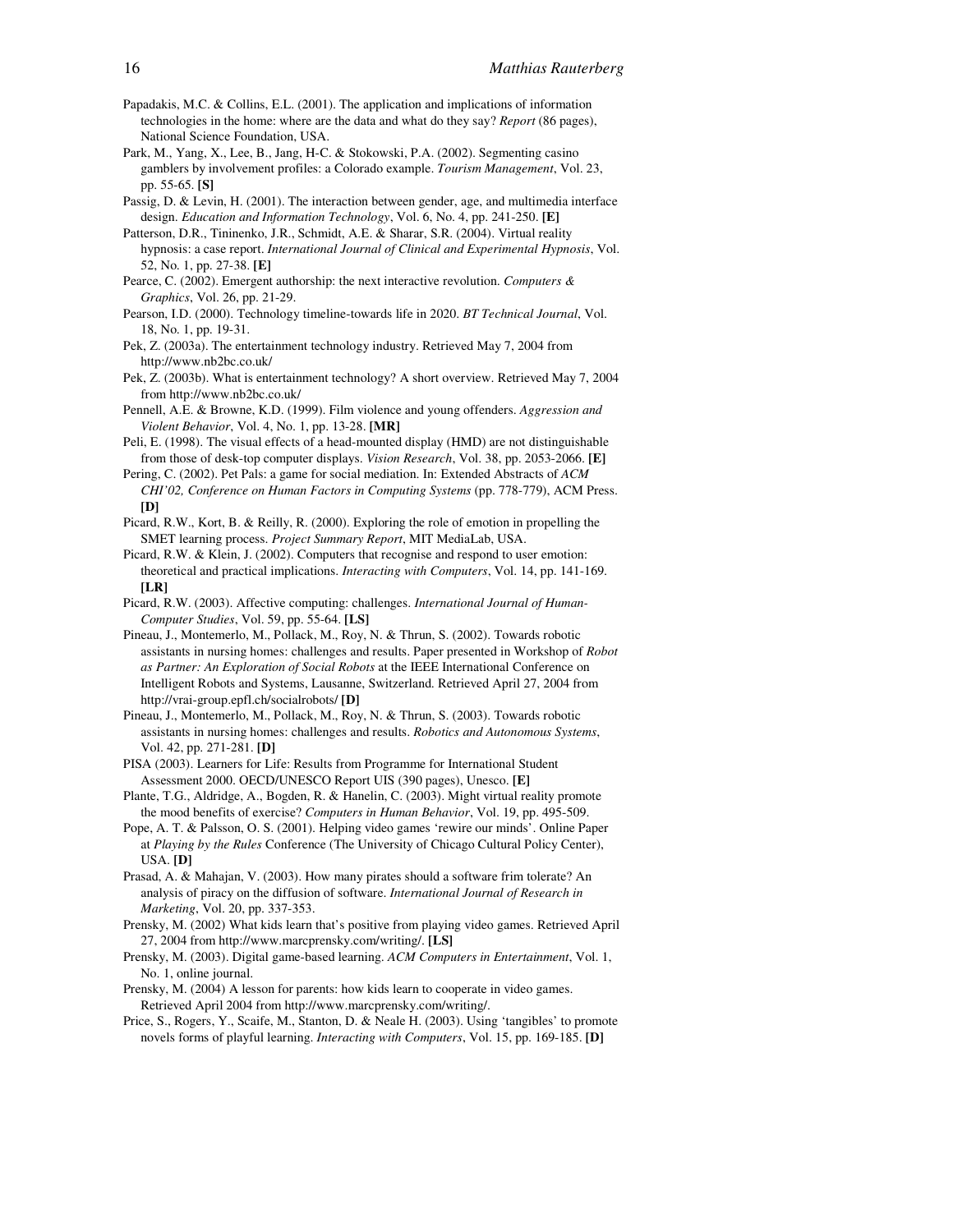- Priest, J., Coe, R., Evershead, B. & Bush, N. (2004). An exploration of the use of ICT at the millennium primary school, Greenwich. Online report available at www.becta.org.uk, Becta ICT research, UK.
- Provenzo, E. F. (2001). Children and hyper reality-the loss of the real in contemporary childhood and adolescence. Online Paper at *Playing by the Rules* Conference (The University of Chicago Cultural Policy Center), USA, Retrieved April 27, 2004 from culturalpolicy.uchicago.edu/ conf2001/papers/provenzo.pdf **[LS]**
- PWC (2004). IAB internet advertising revenue report. *Report* (18 pages), PricewaterhouseCoopers. **[S]**

Rauterberg, M. (2003a). Determinantes for collaboration in networked multi-user games. In: R. Nakatsu & J. Hoshino (eds.), *Entertainment Computing--Technologies and Applications* (pp. 313-321). Kluwer Academic Press. **[E]**

- Rauterberg, M. (2003b). Emotional effects of shooting activities: 'real' versus 'virtual' actions and targets. In: Proceedings of the *2nd International Conference on Entertainment Computing* ICEC-2003, Carnegie Mellon University, USA, ACM Digital Library. **[E]**
- Reichardt, T. (2003). Playing with fire? *Nature*, Vol. 424, pp. 367-368. **[LR]**
- Rejeski, D. (2002). Gaming our way to a better future. *The Adrenaline Vault*, Retrieved April 2004 from http://www.avault.com/developer/getarticle.asp?name=drejeski1
- Rich, M., Woods, E., Goodman, E., Emans, J. & DuRant, R.H. (1998). Aggressors or victims: gender and race in music video violence. *Pediatrics*, Vol. 101, No. 4, pp. 669-674. **[MR]**
- Richter, D. (1999). Virtue without theory*. The Journal of Value Inquiry*, Vol. 33, pp. 353-369. **[O]**
- Riegle, R. P. & Fansler, K. W. (2003). The ABCs of online RPCs (Role-Playing Courses). In: Proceedings *19th Conference on Distance Teaching and Learning*, The Board of Regents of the University of Wisconsin System, USA.
- Riesenhuber, M. (2004). An action video game modifies visual processing. *Trends in Neurosciences*, Vol. 27, No. 2, pp. 72-74. **[LR]**
- Roberts, J. E. & Bell, M. A. (2002). The effects of age and sex on mental rotation performance, verbal performance, and brain electrical activity. *Developmental Psychobiology*, Vol. 40, pp. 391-407. **[E]**
- Roberts, L. (2000). Federal programs to increase children's access to educational technology. *The Future of Children,* Vol. 10, No. 2, pp. 181-185.
- Robillard, G., Bouchard, S., Fournier, T. & Renaud, P. (2003). Anxiety and presence during VR immersion: a comparative study of the reactions of phobic and non-phobic participants in therapeutic virtual environments derived from computer games. *CyberPsycholog*y, Vol. 6, No. 5, pp. 467ff. **[E]**
- Robins, B., Dautenhahn, K., te Boekhorst, R. & Bilard, A. (2004). Effects of repeated exposure of a humanoid robot on children with autism-can we encourage basic social interaction skills?. In: Proceedings of 2nd Cambridge Workshop on Universal Access and Assistive Technology (S. Keates, P. J. Clarkson, P. M. Langdon and P. Robinson; Eds.) *Universal Access and Assistive Technology*, Springer-Press (London). **[D]**
- Robinson, C.C., Anderson, G.T., Porter, C.P., Hart, C.H. & Wouden-Miller, M. (2003). Sequential transition patterns of preschoolers' social interactions during child-initiated play: is parallel-aware play a biriectional bridge to other play states? *Early Childhood Research Quarterly*, Vol. 18, pp. 3-21. **[E]**
- Rocheleau, B. (1995). Computer use by school-age children: trends, patterns and predictors. *Journal of Educational Computing Research*, Vol. 12, No. 1, pp. 1–17. **[S]**
- Rogers, E.M. (2002). Diffusion of preventive innovations. *Addictive Behaviors*, Vol. 27, pp. 989-993.
- Romm, C., Pliskin, N. & Clarke, R. (1997). Virtual communities and society: toward an integrative three phase model. *International Journal of Information Management*, Vol. 17, No. 4, pp. 261-270. **[LR]**
- Rosas, R. et al (2003). Beyond Nintendo: design and assessment of educational video games for first and second grade students. *Computers & Education*, Vol. 40, pp. 71-94. **[E]**
- Roschelle, J. M., Pea, R. D., Hoadley, C. M., Gordin, D. N. & Means, B. M. (2000). Changing how and what children learn in school with computer-based technologies. *The Future of Children,* Vol. 10, No. 2, pp. 76-101. **[MR]**
- Rose, B. & Lenski, J. (2003). Internet and multimedia 10: the emerging digital consumer. *Report* (35 pages), Arbitron/Edison Media Research. **[S]**
- Rose, B. & Rosin, L. (2003). Internet and multimedia 11: new media enters the mainstream. *Report* (33 pages), Arbitron/Edison Media Research. **[S]**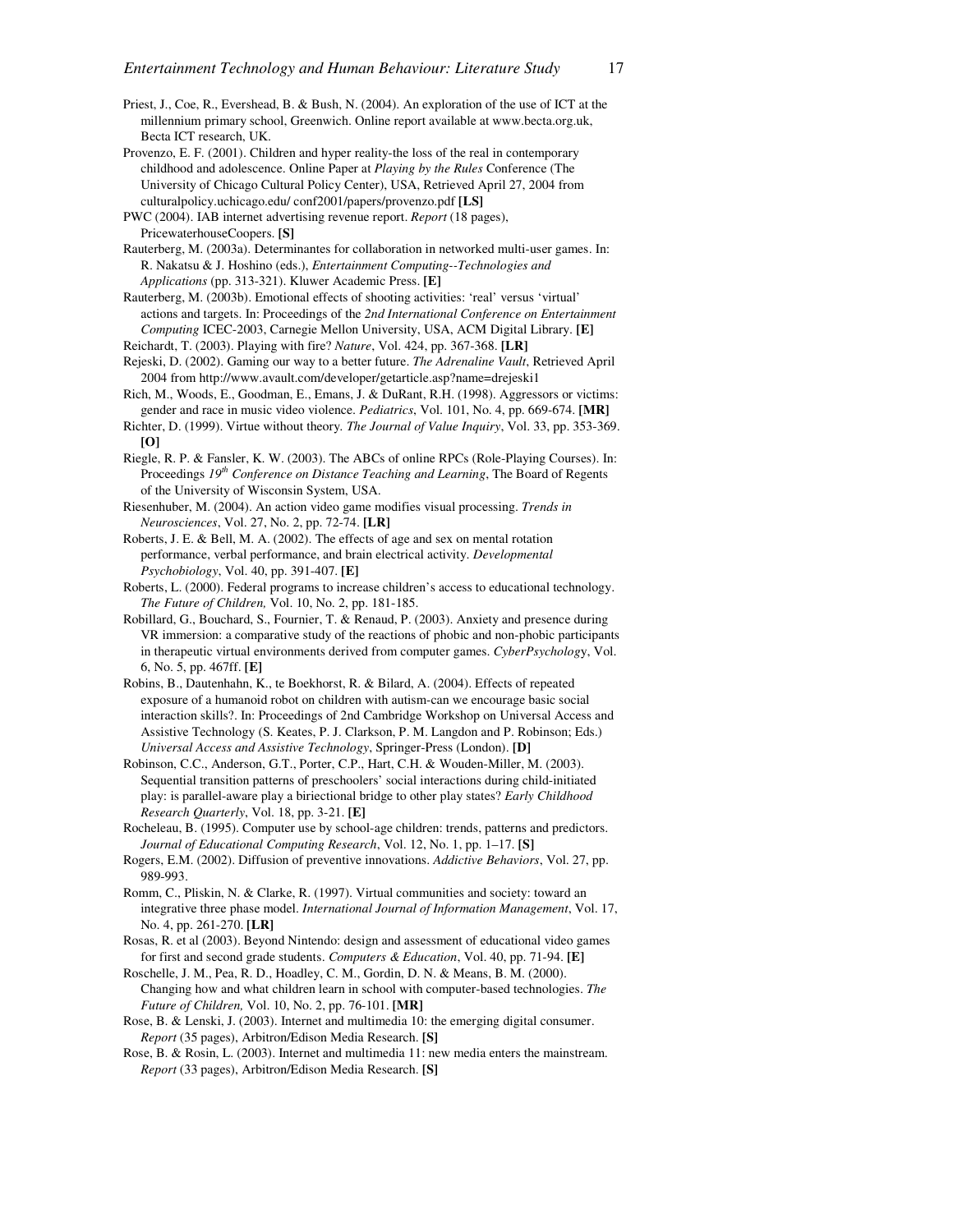- Rose, B. & Lenski, J. (2004). Internet and multimedia 12: the value of internet broadcast advertising. *Report* (26 pages), Arbitron/Edison Media Research. **[S]**
- Rouse III, R. (2001). Games on the verge of a new nervous breakdown: emotional content in computer games. *Computer Graphics*, Vol. 2, No. 1, pp. 8-10.
- Salter, T., te Boekhorst, R. & Dautenhahn, K. (2004). Detecting and analysing children's play styles with autonomous mobile robots: a case study comparing observational data with sensor readings. In: T. Salter, R. Te Boekhorst, K. Dautenhahn (2004) *Proc. The 8th Conference on Intelligent Autonomous Systems (IAS-8),* 10-13 March, Amsterdam, The Netherlands, IOS Press. **[D]**
- Sandstrom, N.J., Kaufman, J. & Huettel, S.A. (1998). Males and females use different distal cues in a virtual environment navigation task. *Cognitive Brain Research*, Vol. 6, pp. 351- 360. **[E]**
- Saracho, O. N. & Spodek, B. (1998). A play foundation for family literacy. *International Journal of Educational Research*, Vol. 29, pp. 41-50. **[LS]**
- Saroglou, V. & Jaspard, J. M. (2001). Does religion affect humour creation? An experimental study. *Mental Health, Religion, and Culture*, Vol. 4, No. 1, pp. 33-46. **[E]**
- Saroglou, V. (2002a). Religion and the five factors of personality: a meta-analytic review. *Personality and Individual Differences*, Vol. 32, pp. 15-25. **[MA]**
- Saroglou, V. (2002b). Sense of humor and religion : an a priori incompatibility? Theoretical considerations from a psychological perspective. *Humor: International Journal of Humor Research*, Vol. 15, pp. 191-214. **[LR]**
- Saroglou, V. (2003a). Trans-cultural/religious constants vs. cross-cultural/religious differences in psychological aspects of religion. *Archiv für Religionpsychologie*, Vol. 25, pp. 71-87. **[LR]**
- Saroglou, V. (2003b). Humor appreciation as function of religious dimensions. *Archiv für Religionpsychologie*, Vol. 25, pp. 144-153. **[E]**
- Saroglou, V., Delpierre, V. & Dernelle, R. (2004). Values and religiosity: a meta-analysis of studies using the Schwartz's model. *Personality and Individual Differences*, (in press). **[MA]**
- Saroglou, V., Kempeneers, A., & Seynhaeve, I. (2003). Need for closure and adult attachment dimensions as predictors of religion and reading interests. In: P. Roelofsma, J. Corveleyn, & J. van Saane (Eds.), *One hundred years of psychology and religion* (pp. 139-154). Amsterdam: VU University Press. **[E]**
- Schenkman, B.N. (2002). Perceived similarities and preferences for consumer electronics products. *Personal and Ubiquitous Computing*, Vol. 6, pp. 125-131. **[E]**
- Schirra, J. R. J. (2001a). 'Computer game design': how to motivate engineering students to integrate technology with reflection. In: *4th UICEE Annual Conference on Engineering Education* (pp. 165-169), Bangkok, Thailand. **[D]**
- Schirra, J. R. J. (2001b). Content based reckoning for internet games. In: Q. H. Mehdi & N. E. Gough (Eds.) *2nd International Conference on Intelligent Games and Simulation* (GAME-ON 2001; pp 107-111), November 30 - December 1, 2001, London, UK. **[D]**
- Schneider, S.M., Prince-Paul, M., Allen, M.J., Silverman, P. & Talaba, D. (2004). Virtual reality as a distraction intervention for women receiving chemotherapy. *Oncology Nursing Forum*, Vol. 31, No. 1, pp. 81-88. **[E]**
- Schumacher, P. & Morahan-Martin, J. (2001). Gender, internet and computer attitudes and experiences. *Computer in Human Behavior*, Vol. 17, pp. 95-110. **[E]**
- Scott, S.D., Mandryk, R.L. & Inkpen, K.M. (2003). Understanding children's collaborative interactions in shared environments. *Journal of Computer Assisted Learning*, Vol. 19, pp. 220-228. **[E]**
- Selden, S.T. (2004). Tickle. *Journal of the American Academy of Dermatology*, Vol. 50, No. 1, pp. 93-97. **[E]**
- Selvidge, P.R., Chaparro, B.S. & Bender, G.T. (2002). The world wide wait: effects of delays on user performance. *International Journal of Industrial Ergonomics*, Vol. 29, pp. 15-20. **[E]**
- Servaes, J. & Heinderyckx, F. (2002). The 'new' ICT environment in Europe: closing or widening the gaps? *Telematics and Informatics*, Vol. 19, pp. 91-115. **[S]**
- Seto, M.C., Maric, A. & Barabee, H.E. (2001). The role of pornography in the etiology of sexual aggression. *Aggression and Violent Behavior*, Vol. 6, pp. 31-53. **[MR]**
- Severinson-Eklundh, K., Green, A. & Huettenrauch, H. (2002). Social and collaborative aspects of interaction with a service robot. Paper presented in Workshop of *Robot as Partner: An Exploration of Social Robots* at the IEEE International Conference on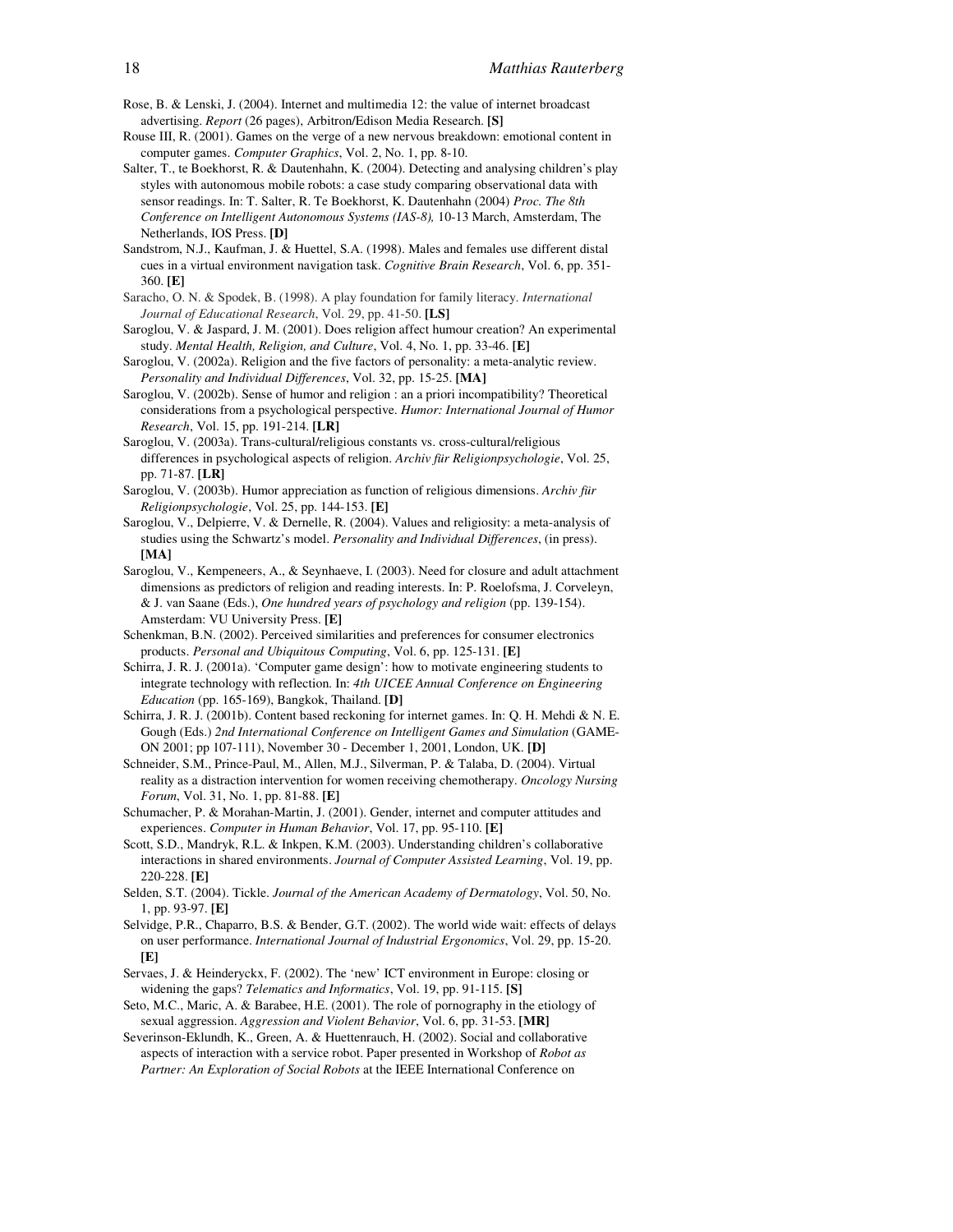Intelligent Robots and Systems, Lausanne, Switzerland. Retrieved April 27, 2004 from http://vrai-group.epfl.ch/socialrobots/ **[D]**

- Severinson-Eklundh, K., Green, A. & Huettenrauch, H. (2003a). Social and collaborative aspects of interaction with a service robot. *Technical Report IPLab-208*, Department of Numerical Analysis and Computer Science, Royal Institute of Technology, Stockholm, Sweden. **[D]**
- Severinson-Eklundh, K., Green, A. & Huettenrauch, H. (2003b). Social and collaborative aspects of interaction with a service robot. *Robotics and Autonomous System*, Vol. 42, pp. 223-234. **[D]**
- Shadish, W.R. (2002). Meta-analysis in the United States: some observations. *Report* (14 pages), Retrieved May 4, 2004 from http://www.europeanevaluation.org/ **[MA]**
- Sharlin, E., Itoh, Y., Watson, B., Kitamura, Y., Sutphen, S., Liu, L. & Kishino, F. (2004). Spatial tangible user interfaces for cognitive assessment and training. In Proceedings of First International Workshop on Biologically Inspired Approaches to Advanced Information Technology (pp. 410-425), Springer. **[D]**
- Sheehan, P.W. (1997). The effects of watching violence in the media: policy, consensus, and censorship. Paper presented at the conference: Violence, Crime and the Entertainment Media, held in Sydney, 4-5 December 1997, by the Australian Institute of Criminology and the Office of Film and Literature Classification. **[MR]**
- Sherry, J. L. (2001). The effects of violent video games on aggression: a meta analysis. *Human Communication Research*, Vol. 27, No. 3, pp. 409-431. **[MA]**
- Shields, M. & Behrmann, R. (2000). Children and computer technology: analysis and recommendations. *The Future of Children,* Vol. 10, No. 2, pp. 4-30. **[LS]**
- Shimazono, S. (2004). Contemporary Japanese Religion. In: Nanzan Guidebook for the Study of Japanese Religions (Section II: Historical, chap. 6). **[LS]**
- Sih, A. & Mateo, J. (2001). Punishment and persistence pay: a new model of territory establishment and space use. *TRENDS in Ecology & Evolution*, Vol. 16, No. 9, pp. 477- 479. **[LR]**
- Silverman, B.G., Johns, M., Weaver, R. & Mosley, J. (2003). Authoring edutainment stories of online players (AESOP): introducing gameplay into interactive dramas. *Lecture Notes in Computer Science*, Vol. 2897, pp. 65-73. **[D]**
- Singhal, A., Cody, M.J., Rogers, E.M. & Sabido, M. (eds.) (2003). Entertainment-education and social change: history, research, and practice. Lawrence Erlbaum.
- Sivin-Kachala, J. & Bialo, E. R. (2000). 2000 research report on the effectiveness of technology in schools. *Technical Report*, Interactive Educational Systems Design (IESD), New York, USA. **[MR]**
- Smeaton, M. & Griffiths, M. (2004). Internet gambling and social responsibility: an exploratory study. *CyberPsychology & Behavior*, Vol. 7, No. 1, pp. 49-57. **[S]**
- Smed, J., Kaukoranta, T. & Hakonen, H. (2002). Aspects of networking in multiplayer computer games. *The Electronic Library*, Vol. 20, No. 2, pp. 87-97. **[D]**
- Smith, G. G. (2001). Interaction evokes reflection: learning efficiency in spatial visualization. *Interactive Multimedia Electronic Journal of Computer-Enhanced Learning*, Retrieved May 2, 2004 from http://imej.wfu.edu/articles/2001/2/05/index.asp **[E]**
- Sonnenschein, S. & Munsterman, K. (2002). The influence of home-based reading interactions on 5-year-olds' reading motivations and early literacy development. *Early Childhood Research Quarterly*, Vol. 17, pp. 318-337. **[E]**
- Spink, A., Jansen, B.J., Wolfram, D. & Saracevic, T. (2002). From e-sex to e-commerce: web search changes. *Computer* (March 2002), pp. 107-109. **[S]**
- Sprafkin, J. & Gadow, K.D. (1986). Television viewing habits of emotionally disturbed, learning disabled, and mentally retarded children. *Journal of Applied Developmental Psychology*, Vol. 7, No. 1, pp. 45-59. **[E]**
- Spratt, M. (2004). Community attitudes towards media classification and consumer advice. *Report* (93 pages), Sydney: Office of Film and Literature Classification. **[E]**
- Spronck, P., Sprinkhuizen-Kuyper, I. & Postma, E. (2003). Improving opponent intelligence through machine learning. *International Journal of Intelligent Games & Simulation*, Vol.2, No.1, pp 20-27. **[D]**
- Stackpole, M. A. (1989). *Game hysteria and the truth*. Retrieved April 2004 from http://www.skepticfiles.org/religion/d-and-d.htm
- Stanney, K. M., Mourant, R. R. & Kennedy, R. S. (1998). Human factors issues in virtual environments: a review of the literature. *Presence*, Vol. 7, No. 4, pp. 327-351. **[LR]**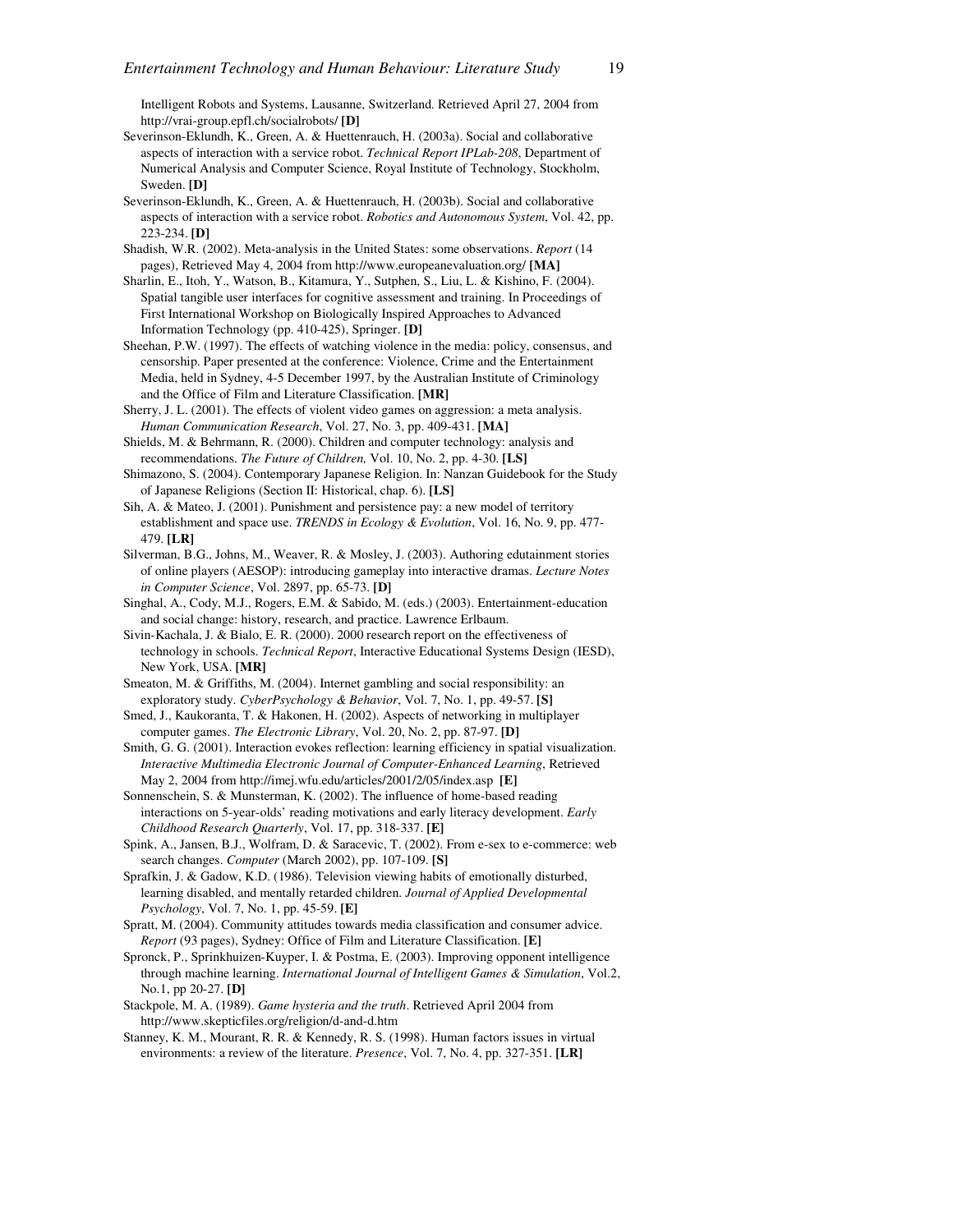- Stewart, K. & Choi, H.P. (2003). PC-bang (room) culture: a study of Korean college students' private and public use of computers and the internet. *Trends in Communication*, Vol. 11, No. 1, pp. 61-77. **[E]**
- Stickgold, R., Malia, A., Maguire, D., Roddenberry, D. & O'Connor, M. (2000). Replaying the game: hypnagogic images in normals and amnescis. *Science*, Vol. 290, Issue 5490, pp. 350-353. **[E]**
- Stone, J.E. (1996). Developmentalism: an obscure but pervasive restriction on educational improvement. *Education Policy Analysis Archives*, Vol. 4, No. 8. **[MR]**
- Strasburger, V. C. (2004). Children, adolescents, and the media. *Current Problems in Pediatric Adolescent Health Care*, Vol. 34, No. 2, pp. 54-113. **[MR]**
- Subrahmanyam, K. (2003). Youth and Media: Opportunities for Development or Lurking Dangers? Children, Adolescents, and the Media [book review]. *Applied Developmental Psychology*, Vol. 24, pp. 381-387. **[LS]**
- Subrahmanyam, K., Greenfield, P. M., Kraut, R. E. & Gross, E. F. (2001). The impact of computer use on children's and adolescents' development*. Applied Developmental Psychology*, Vol. 22, pp. 7-30. **[LR]**
- Subrahmanyam, K., Kraut, R. E., Greenfield, P. M. & Gross, E. F. (2000). The Impact of Home Computer Use on Children's Activities and Development. *The Future of Children,* Vol. 10, No. 2, pp. 123-144. **[S]**
- Suzuki, H., Hashimoto, Y. & Ishii, K. (1997). Measuring information behavior: a time budget survey in Japan. *Social Indicators Research*, Vol. 42, pp. 151-169. **[S]**
- Szilas, N. (1999). Interactive drama on computer: beyond linear narrative. *Technical Report FS-99-01*, AAAI Fall Syposium on Narrative Intelligence (pp. 150-156). **[D]**
- Takao, H., Sakai, K., Osufi, J. & Ishii, H. (2002). Acoustic user interface (AUI) for the auditory displays. *Displays*, Vol. 23, pp. 65-73. **[D]**
- Tallal, P. (2000). The science of literacy: from the laboratory to the classroom. *Proceedings of the National Academy of Sciences of the USA*, Vol. 97, No. 6, pp. 2402-2404. **[E]**
- Tallal, P., Miller, S. L., Bedi, G., Byma, G., Wang, X., Nagarajan, S. S., Schreiner, C., Jenkins, W. M. & Merzenich, M. M. (1996). Language comprehension in languagelearning impaired children improved with acoustically modified speech. *Science*, Vol. 271, Issue 5245, pp. 81-84. **[E]**
- Tamborini, R. (2000). The experience of telepresence in violent video games. Paper presented at the 86th Annual Convention of the National Communication Association, Seattle, WA, November 8 - 12, 2000. **[LR]**
- Tamura, T. et al (2001). Baby dolls as therapeutic tools for severe dementia patients. *International Journal of Gerontechnology*, Vol. 1, No. 2, pp. 111-118. **[E]**
- Tang, A., Owen, C., Biocca, F. & Mou, W. (2003). Comparative effectiveness of augmented reality in object assembly. *CHI letters*, Vol. 5, No. 1, pp. 73-80. **[E]**
- Tannen, D. (1999). *The Argument Culture: Stopping America's war of words*. Ballantine Books.
- Tedeschi, J.T. (1997). Reply to the book review 'The ecology of aggression'. *Aggressive Behavior*, Vol. 23, pp. 59-64. **[LS]**
- Tejeiro Salguero, R. A. & Bersabe Moran, R. M. (2002). Measuring problem video game playing in adolescents. *Addiction*, Vol. 97, No. 12, pp. 1601-1606. **[E]**
- Teo, H.-H., Oh, L.-B., Liu, C. & Wei, K.-K. (2003). An empirical study of the effects of interactivity on web user attitude. *International Journal of Human-Computer Studies*, Vol. 58, pp. 281-305. **[E]**
- The Japan Times online (2001, March 13). AIBO want a biscuit? Robots said more useful than pets. Retrieved April 29, 2004 from http://www.japantimes.co.jp/cgibin/getarticle.pl5?nn20010313b6.htm **[D]**
- The Japan Times online (2003, October 28). Therapists turn to toy animals: Fluffy robots' healing effects on patients, aged touted. Retrieved April 29, 2004 from http://www.japantimes.co.jp/cgi-bin/getarticle.pl5?nn20031028b7.htm **[D]**
- Thomas, G. & Horne, M. (2004). Using ICT to share the tools of the teaching trade. *Report* (40 pages), Becta ICT Research.
- TIE (2004). Play as key to child development as formal education. *Press Release*.
- Traiman, S. (2003). Special report: PC & video games' positive values. *The Marketing to KIDS Report*, Vol. 17, No. 1, pp. 5-6+10.
- Tuchman, R. (2000). The treatment of learning disabilities. *International Pediatrics*, Vol. 15, No. 2, pp. 91-96. **[LR]**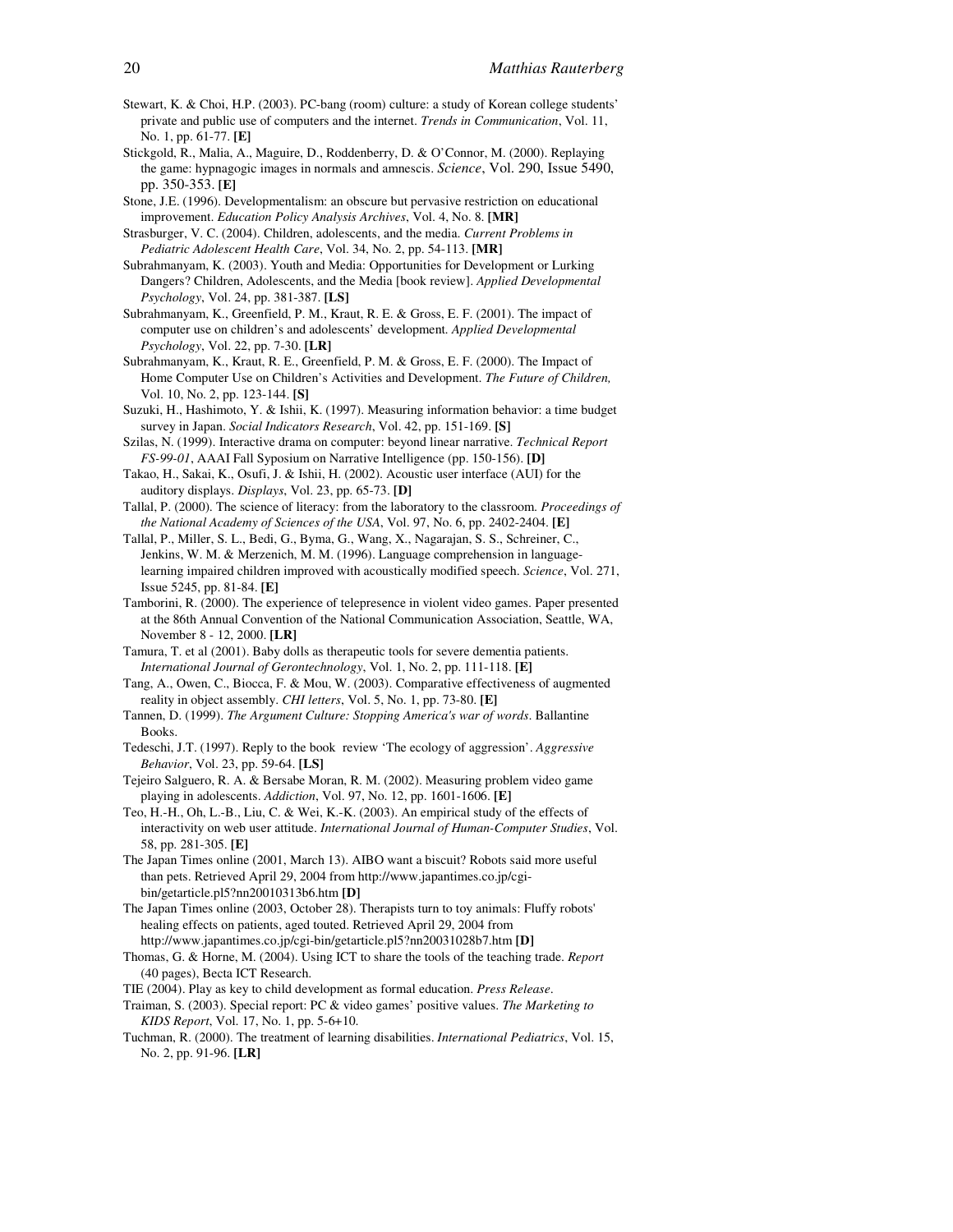- Turnin, M.C., Couvaras, O., Jouret, B., Tauber, M. T., Bolzonella, C., Fabre, D., Tauber, J. P. & Hanaire-Broutin, H. (2000). Learning good eating habits playing computer games at school: a 2000 children evaluation*. Diabetes Research and Clinical Practice*, Vol. 50, No. 1001, p. 239. **[E]**
- Twenge, J. M. & Baumeister, R. F. (2004). Social Exclusion Increases Aggression and Self defeating Behavior while Reducing Intelligent Thought and Prosocial Behavior. In D. Abrams, J. M. Marques, & M. A. Hogg (Eds.), *The social psychology of inclusion and exclusion*. Philadelphia: Psychology Press. **[LR]**
- Uhlmann, E. & Swanson, J. (2004). Exposure to violent video games increases automatic aggressiveness. *Journal of Adolescence*, Vol. 27, pp. 41-52. **[E]**
- UNESCO (2003). Integrating technology in teaching secondary science and mathematics: effectiveness, models of integration, and illustrative examples. *Report* (55 pages), UNESCO Cairo Office. **[MR]**
- Upitis, R. (1998a,b). From hackers to luddites, game players to game creators: profiles of adolescent students using technology. *Journal of Curriculum Studies*, Vol. 30, No. 3, pp. 293-318. **[E]**
- Vandewater, E.A., Shim, M. & Caplovitz, A.G. (2004). Linking obesity and activity level with children's television and video game use. *Journal of Adolescence*, Vol. 27, pp. 71-85. **[E]**
- VanGelder, S.C. (2003). Internet addiction: is the internet a 'pathological agent' includable as a disorder separate from other psychiatric diagnoses? *Journal of Addictive Disorders*, retrieved from http://www.breining.edu **[LR]**
- Van Mierlo, J. & Van den Bulck, J. (2004). Benchmarking the cultivation approach to video game effects: a comparison of the correlates of TV viewing and game play. *Journal of Adolescence*, Vol. 27, pp. 97-111. **[E]**
- Venkatesh, A. & Mazumdar, S. (1999). New information technologies in the home: a study use, impacts, and design strategies. In Proceedings of the 30th Annual Conference of the Environmental Design Research Association, T. Mann (ed.), Power of Imagination (pp. 216-220). **[S]**
- Venkatesh, A., Nicosia, F. & Shih, E. (1998). The diffusion of home computing phenomenon: a longitudinal analysis of patterns of use. *Working paper* (53 pages), University of California, USA. **[E]**
- Villani, S. (2001). Impact of media on children and adolescents: a 10-year review of the research. *Journal of the American Academy of Child and Adolescent Psychiatry*, Vol. 40, No. 4, pp. 392-401. **[LR]**
- Vogel, H.L. (2004). Entertainment Industry Economics-a guide for financial analysis. Cambridge University Press.
- Vorderer, P., Hartmann, T. & Klimmt, C. (2003). Explaining the enjoyment of playing video games: the role of competition. In: Proceedings of the *2nd International Conference on Entertainment Computing* ICEC-2003, Carnegie Mellon University, USA, ACM Digital Library. **[E]**
- Wai-ming Ng, B. (2001). Japanese Video Games in Singapore: History, Culture and Industry. *Asian Journal of Social Science*, Vol. 29, No. 1, 139-162. **[S]**
- Walker, H. M. (2003). Do computer games have a role in the computing classroom?. *SIGCSE Bulletin*, Vol. 35, No. 4, pp. 18-20.
- Walsh, D., Gentile, D., VanOverbeke, M. & Chasco, E.(2002). Video game report card. *MediaWise 7th Report*, issued by the National Institute on Media and the Family, USA.
- Ward, L.M. (2003). Understanding the role of entertainment media in the sexual socialization of American youth: a review of empirical research. *Developmental Review*, Vol. 23, pp. 347-388. **[MR]**
- Wartella, E. A. & Jennings, N. (2000). Children and computers: new technology-old concerns. *The Future of Children,* Vol. 10, No. 2, pp. 31-43.
- Wartella, E. A., Lee, J. H. & Caplovitz, A. G. (2002). Children and interactive media: research compendium update. *Technical Report*, Markle Foundation, New York, USA. **[MR]**
- Wartella, E. A., O'Keefe, B. & Scantlin, R. (2000). Children and interactive media: a compendium of current research and directions for the future. *Technical Report*, Markle Foundation, New York, USA. **[MR]**
- Waterman, D. (2001). The economics of internet TV: new niches vs mass audiences. *Info*, Vol. 3, No. 3, pp. 215-229. **[S]**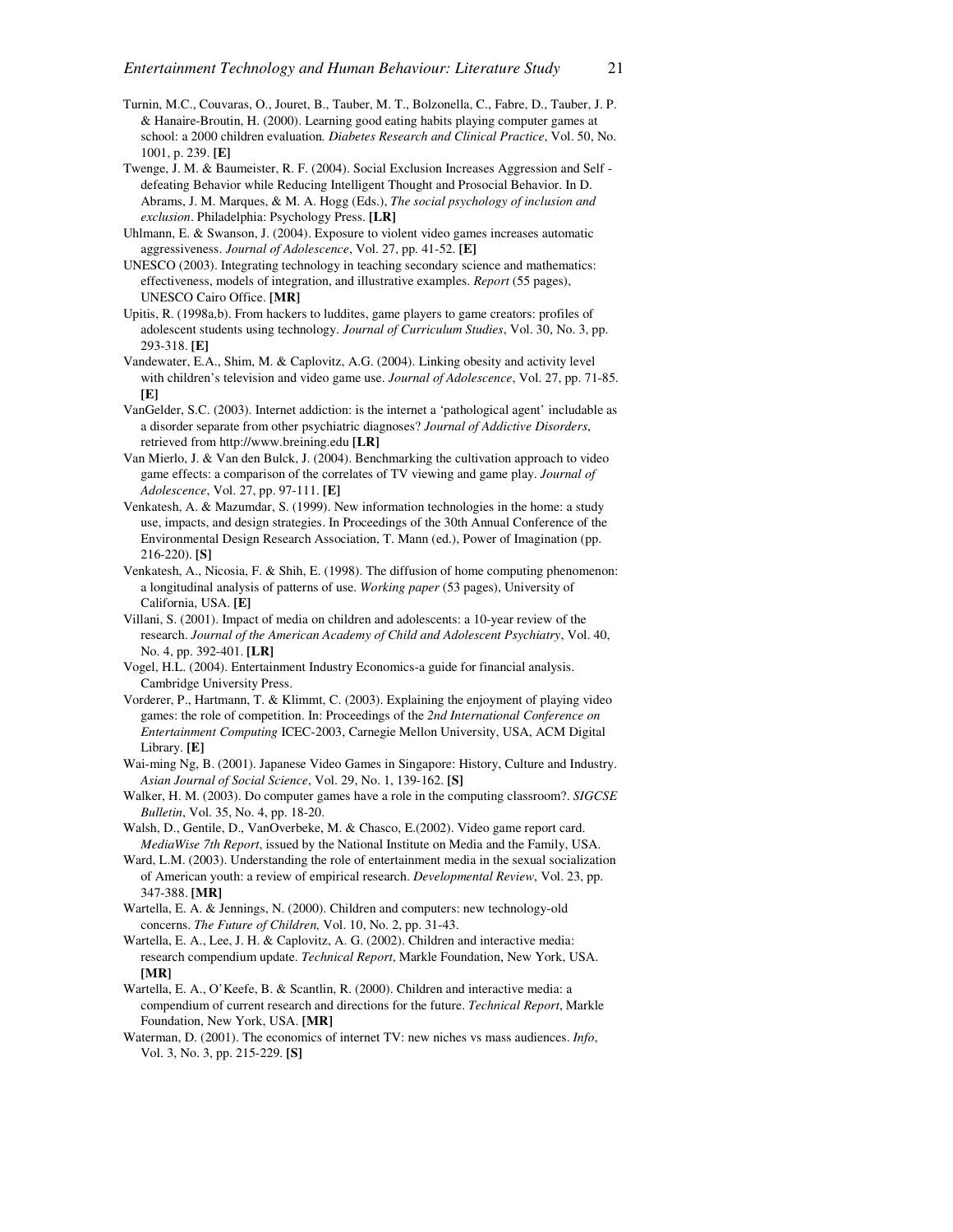- Watson, S.F., Apostolou, B., Hassell, J.M. & Webber, S.A. (2003). Accounting education literature review (2000-2002). *Journal of Accounting Education*, Vol. 21, pp. 267-325. **[LR]**
- Wegerif, R. (2002). Literature review in thinking skills, technology and learning. *Report No. 2*, NESTA Future Lab Series, UK. **[LR]**
- Wei, R. & Leung, L. (1998). Owning and using new media technology as predictors of quality of life. *Telematics and Informatics*, Vol. 15, pp. 237-251. **[S]**
- Weil, M.M. & Rosen, L.D. (1995). A study of technological sophistication and technophobia in university students from 23 countries. *Computers in Human Behavior*, Vol. 11, No. 1, pp. 95-133. **[S]**
- Weiss, J.A. & Dale, B.C. (1998). Diffusing against mature technology: issues and strategy. *Industrial Marketing Management*, Vol. 27, pp. 293-304.
- Wickelgren, I. (2003). Tapping the mind. *Science*, Vol. 299, Issue 5606, pp. 496-499. **[D]** Williams, D. (2002). Structure and competition in the U.S. home video game industry. *The*
- *International Journal on Media Management*, Vol. 4, No. 1, pp. 41-54. **[S]** Williams, L., Fels, D., Treviranus, J., Smith, G., Spargo, D. & Eaglson, R. (1998). Control of a remote communication system by children. *International Journal of Industrial Ergonomics*, Vol. 22, pp. 275-283. **[D]**
- Williams, R. B. & Clippinger C. A. (2002). Aggression, competition and computer games: computer and human opponents. *Computers in Human Behavior*, Vol. 18, pp. 495-506. **[E]**
- Windschitl, M. & Andre, T. (1998). Using computer simulations to enhance conceptual change: the roles of constructivist instruction and student epistemological beliefs. *Journal of Research in Science Teaching*, Vol. 35, No. 2, pp. 145-160. **[E]**
- Wishart, J. (1990). Cognitive factors related to user involvement with computers and their effects upon learning from an educational computer games. *Computers & Education*, Vol. 15, No. 1-3, pp. 145-150. **[E]**
- Wolfgang, C., Stannard, L. & Jones, I. (2003). Advanced constructional play with LEGOs among preschoolers as a predictor of later school achievement in mathematics. *Early Child Development and Care*, Vol. 173, No. 5 , pp. 467-475. **[E]**
- Wolfson, S. & Case, G. (2000). The effects of sound and colour on responses to computer game. *Interacting with Computers*, Vol. 13, pp. 183-192. **[E]**
- Wood, R. T. A., Griffiths, M. D., Chappelli, D. & Davies, M. N. O. (2004). The structural characteristics of video games: a psycho-structural analysis. *CyberPsychology & Behavior*, Vol. 7, No. 1, pp. 1-10. **[E]**
- Woodard, E. H. & Gridina, N. (2000). Media in the home 2000: the 5<sup>th</sup> annual survey of parents and children. *Survey Series*, No. 7, The Annenberg Public Policy Center, USA. **[S]**
- Wright, J., Huston, A. C., Vandewater, E. A., Bickham, D. S., Scantlin, R. M., Kotler, J. A., Caplovitz, A. G., Lee, J. H., Hofferth, S. & Finkelstein, J. (2001). American children's use of electronic media in 1997: a national survey. *Applied Developmental Psychology*, Vol. 22, pp. 31-47. **[S]**
- Wright, M., De Geus, E., Ando, J., Luciano, M., Posthuma, D., Ono, Y., Hansell, N., Van Baal, C., Hariashi, K., Hasegawa, T., Smith, G., Geffen, G., Geffen, L., Kanba, S., Miyake, A., Martin, N. & Boosma, D. (2001). Genetics of cognition: outline of a collaborative twin study. *Twin Research*, Vol. 4, No. 1., pp. 1-9. **[E]**
- Wulf, G. & Shea, C. (2002). Principles derived from the study of simple skills do not generalize to complex skill learning. *Psychonomic Bulletin & Review*, Vol. 9, No. 2, pp. 185-211. **[LR]**
- Yano, Y. (2003). Effectiveness of interactive multimedia for children with special educational needs-educational games and their effect on children's motivation. *Bachelor Thesis* at SAE Institute of Middlesex University, UK. **[D]**
- Yelland, N. (2001). Teachning and learning with information and communication technologies (ICT) for numerarcy in the early childhood and primary years of schooling. *Report* (36 pages), Department of Education, Training and Youth Affairs, Commonwealth of Australia. **[MR]**
- Yoshida, K. (2004). The classical period. In: Nanzan Guidebook for the Study of Japanese Religions (Section II: Historical, chap. 6). **[LS]**
- Yun, K., Lee, H. & Lim, S-H. (2002). The growth of broadband internet connections in South Korea: contributing factors. *Report* (32 pages), retrieved from http://aparc.standford.edu/ **[S]**